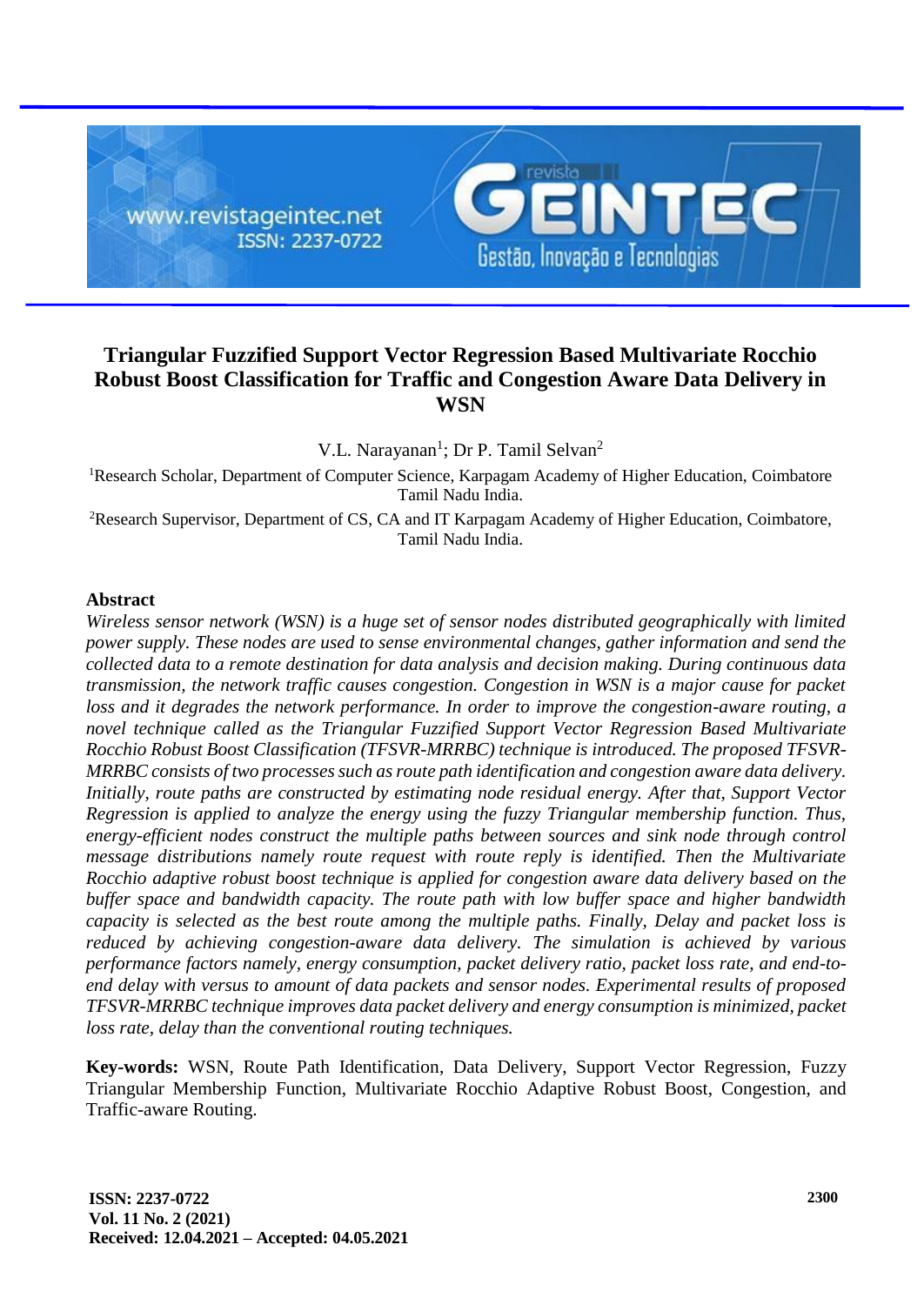### **1. Introduction**

Wireless Sensor Network (WSN) has various low-power microsensor devices utilized in geographical area for remote sensing, surveillance, control, and monitoring utilization. It provide different services namely, user-friendly interface, small range, and less operation rate that helps to various smart wireless sensor networks (WSNs) applications. In large-scale utilization of WSNs, namely environment monitoring scenarios, hundreds of sensor nodes is positioned through huge coverage-area. The number of nodes is activated and numerous data is transmitted which cause the cause the traffic, directing to congested areas. The performance of WSN has harmful impact and also reduces throughput, enhances packet retransmission, and wastage of energy. The conventional routing has been developed for congestion aware data delivery in WSN

An Energy and Congestion Aware Routing (ECAR) algorithm was developed in [1] for forwarding data packets by smaller congestion and energy-saving path. But the designed algorithm failed to reduce average energy consumption of nodes and network lifetime is improved. Jellyfish Dynamic Routing Protocol (JDRP) is proposed in [2] for congestion avoidance. The designed protocol increases the performance of energy consumption with lesser delivery of packet but delivery rate is not improved.

A Congestion-aware Clustering and Routing (CCR) protocol is developed in [3] for improving Quality of Service (QoS) requirements and network period. But designed protocol failed to decrease the energy used for efficient data delivery. An Optimized Fuzzy Logic-based Congestion Control method was introduced in [4] for path determination architecture to avoid congested routes and extend the network. But the architecture failed to consider the heterogeneous data traffic implementation.

An exponential-reaching-law-based Discrete-time Sliding Mode Congestion controller (DSMC) was implemented in [5]. The method reduces the delay as well as packet loss rate, but the machine learning technique was not implemented to attain high delivery. A fuzzy-based Cross-layer mechanism using Oppositional Artificial Bee Colony (FCOABC) protocol is designed in [6] for enhancing network duration with energy efficiency. But designed protocol failed to estimate the traffic on layers using the larger density of nodes.

A multi objective clustering approach was developed in [7] to optimize the energy consumption, network life span, throughput, and delay. But performance of packet loss rate was not reduced. Traffic and Energy Aware Routing (TEAR) method is developed in [8] for achieving optimal resource utilization the node's traffic with initial energy and residual energy are considered. However, TEAR technique failed to increase the data packet delivery ratio.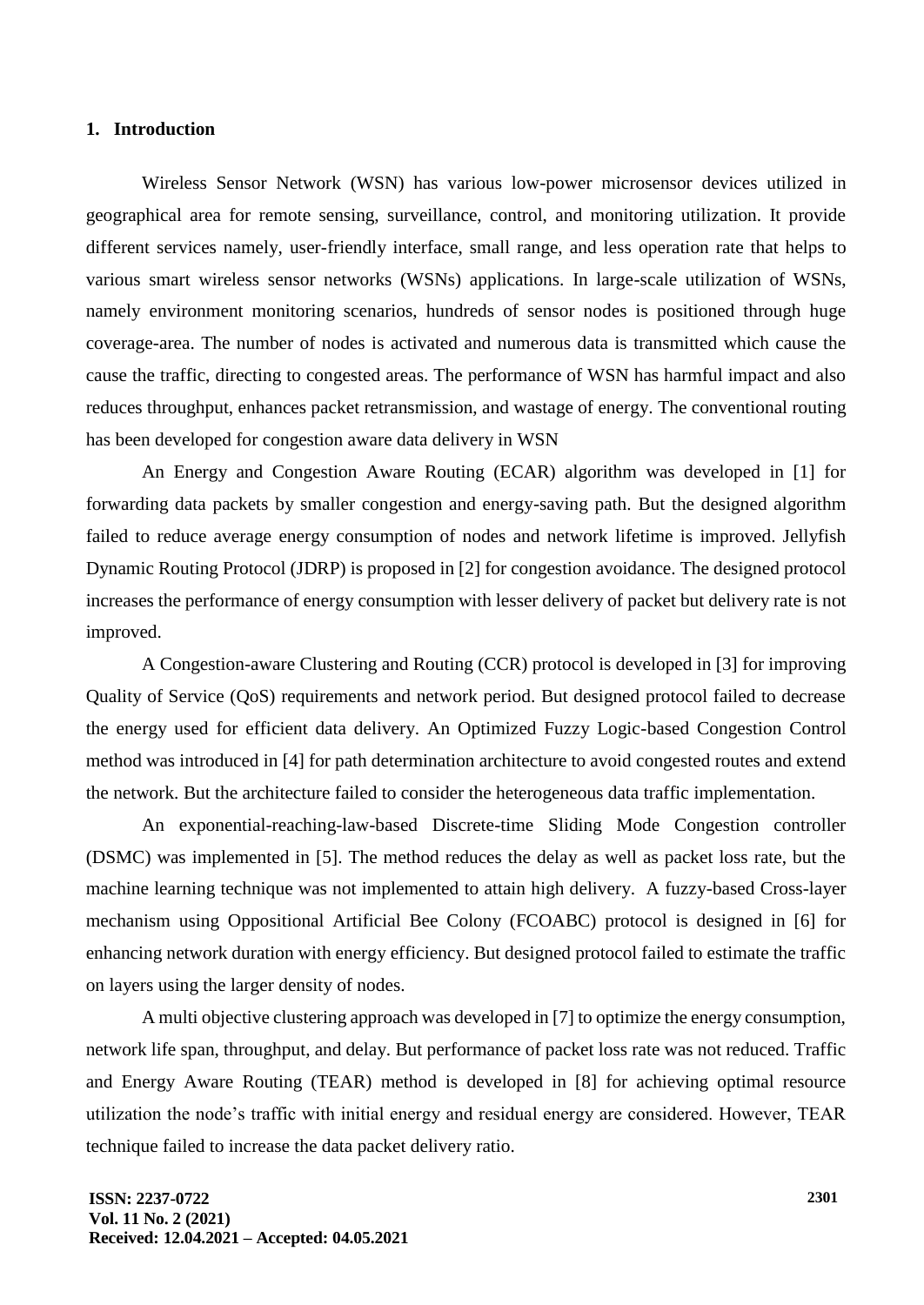An MK/HyperK/1/M queuing method was introduced in [9] for multi-sensor nodes with heterogeneous traffic. Though the method increases the throughput, the performance of delay was not reduced. A priority-based congestion-avoidance routing protocol is designed in [10] for improving throughput and reducing delay. The designed protocol reduced the traffic load but mobility of sensor nodes was unsuccessful.

# **1.1. Major Contributions**

The most important contributions of the proposed TFSVR-MRRBC technique are summarized as given below,

- ➢ To improve the traffic-aware routing in WSN, a novel TFSVR-MRRBC technique is introduced to improve data delivery with lesser delay and packet loss rate.
- ➢ A Triangular fuzzified support vector regression is applied in the TFSVR-MRRBC technique energy-efficient nodes are obtained. The support vector regression uses the Triangular fuzzy membership function to analyze the sensor nodes of residual energy. With selected energyefficient nodes, multiple route paths are established to improve the data delivery rate.
- ➢ To minimize the delay and packet loss rate, the TFSVR-MRRBC technique uses a Multivariate Rocchio adaptive robust boost technique for congestion-aware data delivery. The route path having with a low buffer space and higher bandwidth capacity is selected as the best route among the multiple paths using the adaptive robust boost technique. This helps to avoid congestion due to the network traffic.
- ➢ Finally, simulation analysis is conducted with the different performance metrics to validate the TFSVR-MRRBC technique against the existing methods. The results and discussion provide better performance than the conventional methods.

### **1.2. Organization of Paper**

This article is systematized in five different sections. In section 2, related work in the areas of energy-efficient traffic-aware routing is discussed. In section 3, proposed TFSVR-MRRBC technique was described in detail. In section 4, simulation of the proposed work is presented. In section 5, comparative analysis of different metrics is presented. Finally, section 6 describes the conclusion of this article.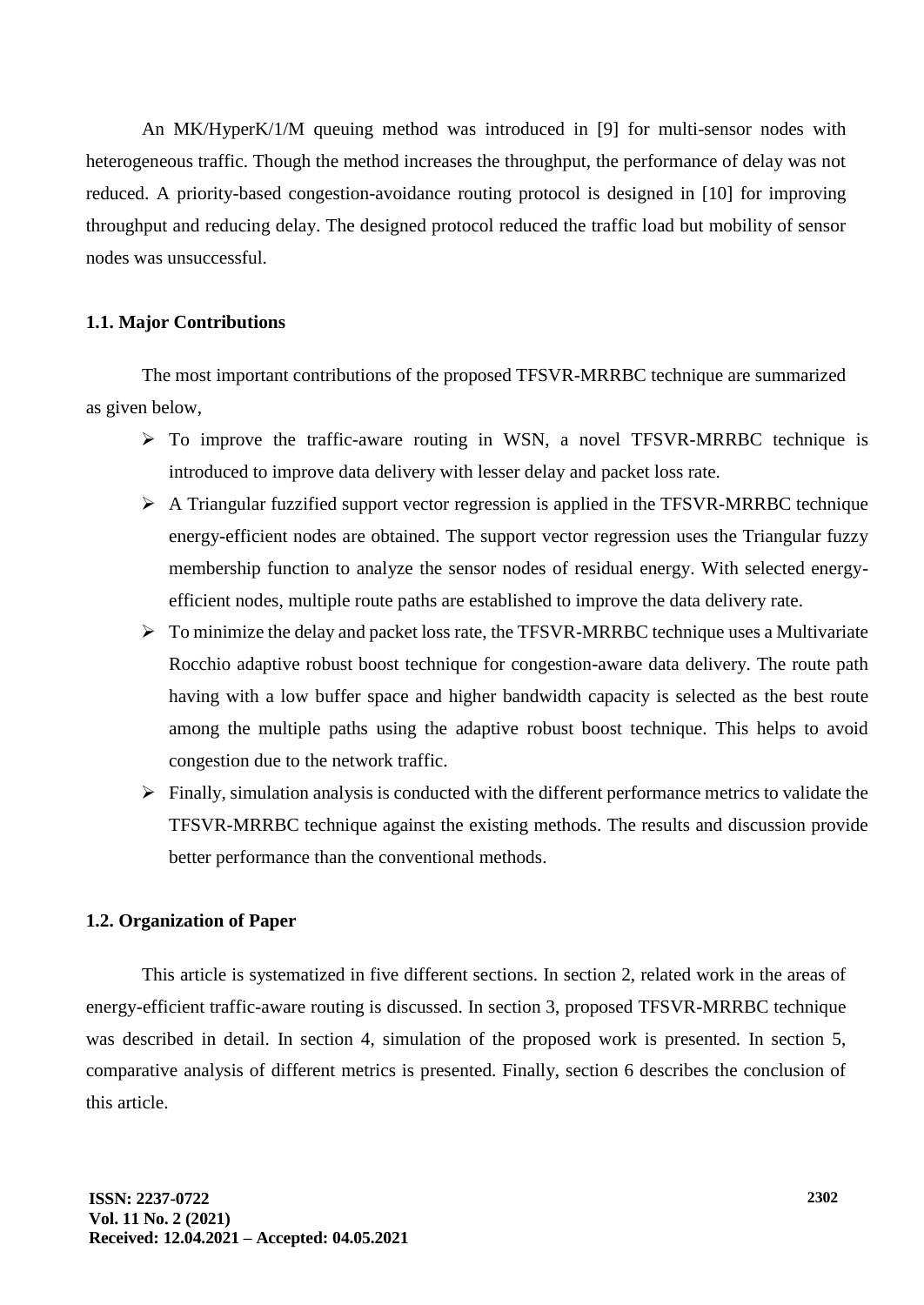# **2. Related Works**

A Minimum Weiner Spanning Tree (MWST) model was developed in [11] for an efficient data transmission based on the number of intermediate hops. But the model failed for evaluating performance of energy available to data transmission. Field-Based Routing (FBR) method was introduced in [12] to improve network period and packet reception ratio with a minimum energy dissipation rate. But performance of delay was not reduced.

Reliable Cluster-based Energy-aware Routing (RCER) protocol was designed in [13] for heterogeneous WSN. The designed protocol extends the network's lifetime and decreases routing cost, but the performance of loss rate remained unsolved. A congestion-aware routing protocol (CoAR) was developed in [14] to lessen the congestion of the network. The protocol minimizes the delay and data loss but the performance of packet delivery rate was not analyzed.

A Differentiated Rate Control Data Collection (DRCDC) method was introduced in [15] to decrease the network congestion to minimize packet loss and delay. However, resource-efficient route path was not selected for reliable data delivery. A Congestion-Adaptive Data Collection (CADC) method was introduced in [16] to effectively resolve the congestion. Though the method increases the delivery ratio, the performance of packet loss and delay was not analyzed.

A dynamic Multi-hop Energy Efficient Routing Protocol (DMEERP) was proposed in [17] for improving packet delivery ratio and reduce energy consumption with lesser delay. But the congestionaware routing was not performed. The energy-aware cluster-based routing protocol (ECRP) was proposed in [18] to improve energy efficiency, and packet delivery ratio. But protocol failed to handle the node mobility to analyze the performance of ECRP.

A Software-Defined Network-based resource-aware QoS method was developed in [19] for avoiding congestion and managing the network resources. However, this technique minimizes delay and improves throughput, packet loss rate is not reduced. An energy-efficient and reliable routing algorithm is proposed in [20] for minimizing packet loss rate and increased the reliability of data transmission. But the algorithm failed to consider the traffic-aware routing to reduce the packet loss and delay.

## **3. Proposal Methodology**

A WSN is a collection of wireless sensor devices used to sense, compute and transfer the sensed data to the remote sensor nodes (i.e. sink). The WSN is suffered from numerous issues namely network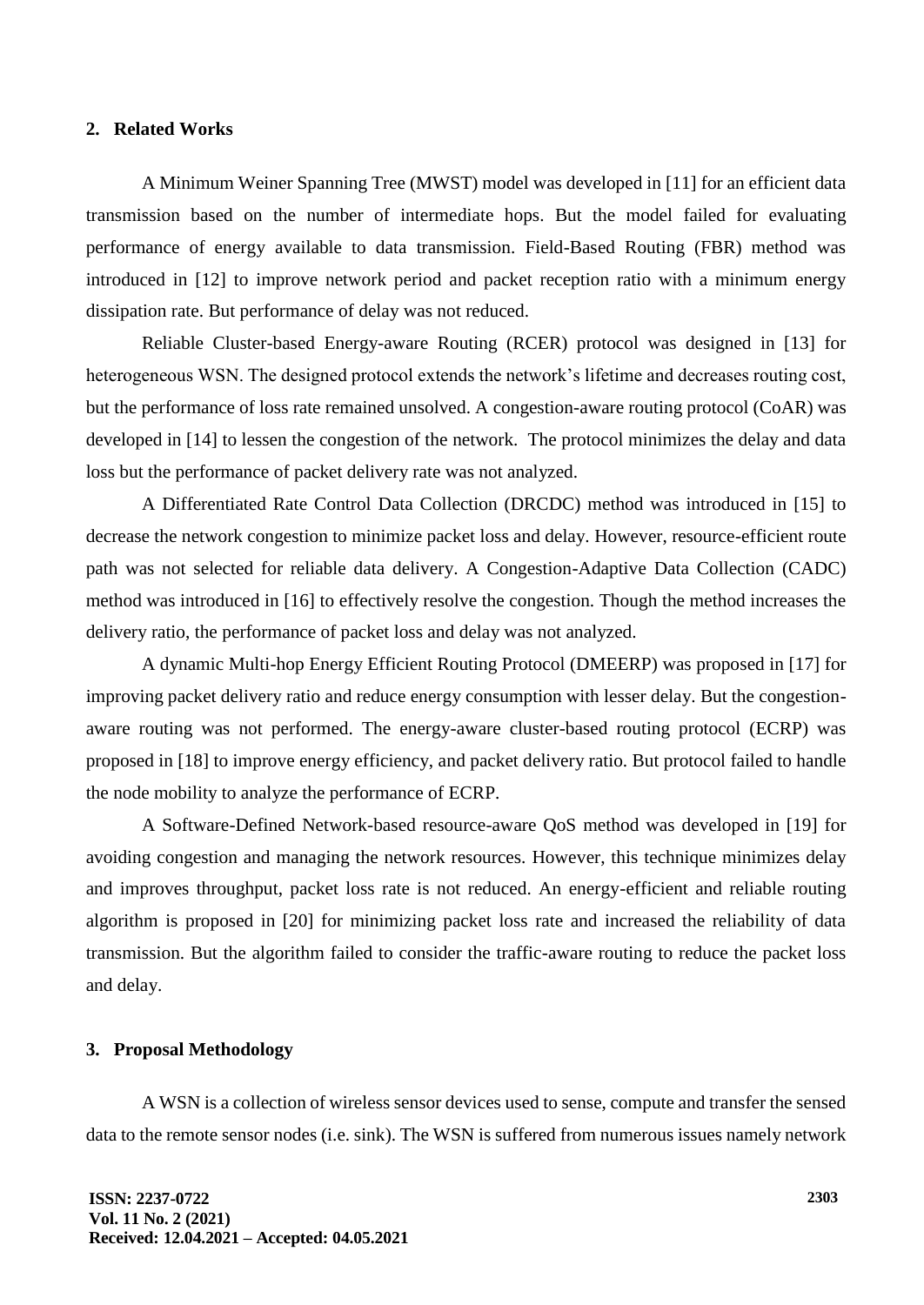topology with congestion problems that affects usage of network bandwidth. Congestion occurs when the need of resources increases accessible capacity of system, which increases delay with packet loss. In WSN, congestion is comparatively equal to traffic load balancing. The feasible outcome of avoiding congestion and excessive traffic distribution is a hot spot problem. Therefore, larger feasible scheme of network is needed to improve the data delivery and minimize the delay. In this article, traffic-aware routing technique called TFSVR-MRRBC is introduced for routing packets over crowded areas with finding energy-efficient and under-loaded nodes. The proposed TFSVR-MRRBC technique is used to construct two independent processes namely energy-efficient path identification and congestion aware data delivery, respectively





Figure 1 shows the architecture of proposed TFSVR-MRRBC technique for performing route path detection and data delivery in WSN. The proposed technique initially measures the energy for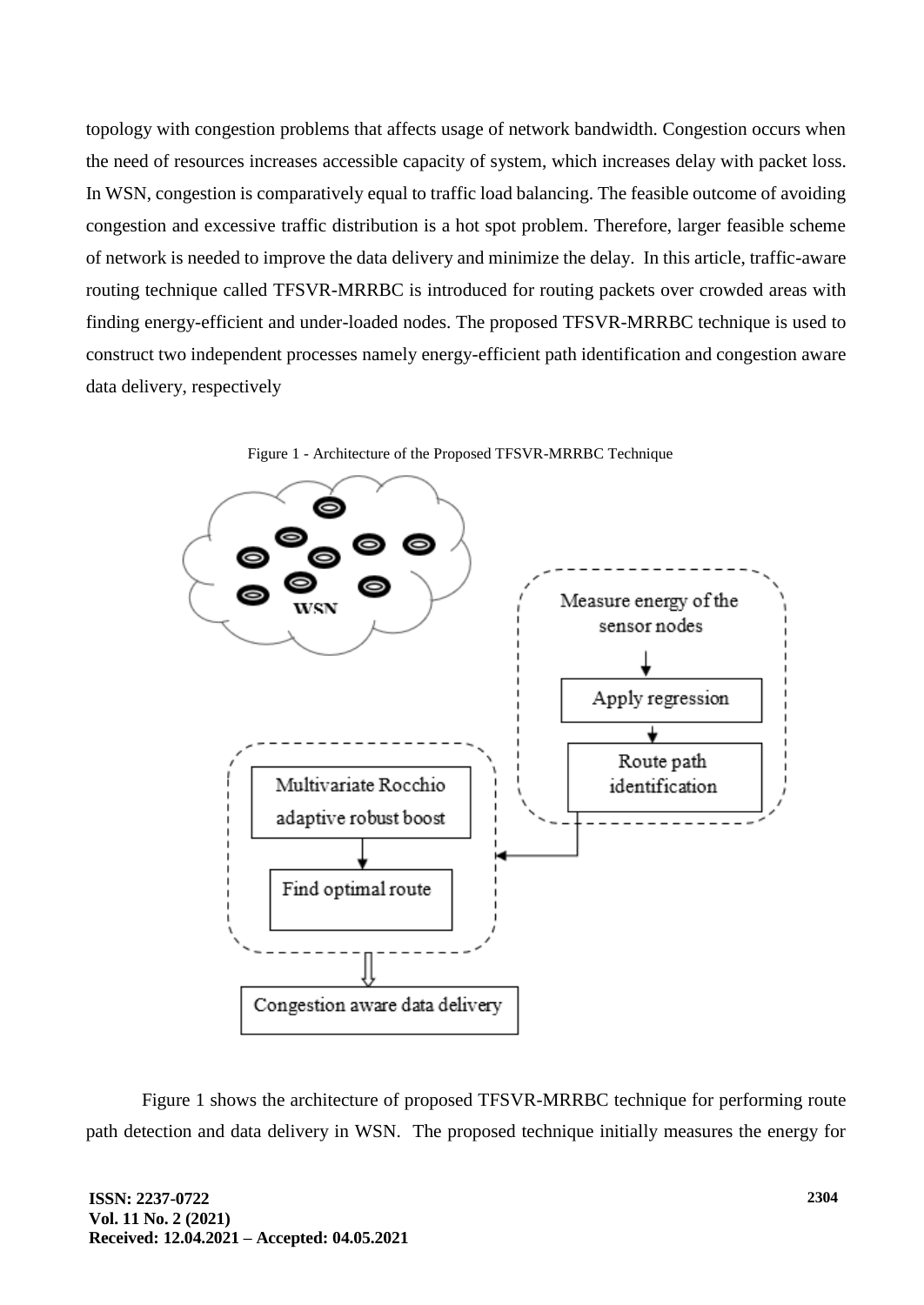each distributed sensor node. During request and reply messages, the route path among source and destination is established. As a result, the route with minimum distance is selected for data delivery. In the data transmission, the traffic-aware routing is performed to minimize the network congestion for reducing the delay as well as packet drop.

#### **3.1. Network Model**

A Network model of proposed TFSVR-MRRBC technique is developed. The number of sensor nodes  $S_i = Ns_1, Ns_2, Ns_3 ... Ns_n$  where  $0 < i < 1$  are deployed in a squared area ' $n * n$ ' within the transmission range ' $t_r$ '. The sensor node is positioned arbitrarily and independently collects the information. The collected details or data packets ' $p_j = p_1, p_2, ..., p_m$  where  $0 < j < 1$  which is sent to sink node 'Sn' during the energy-efficient neighboring nodes ' $Nn_1, Nn_2, \ldots, Nn_n$  to enhance the network lifetime in WSN and select route paths to avoid congestion.

### **3.2. Triangular Fuzzified Support Vector Regression-based Route Path Identification**

The proposed TFSVR-MRRBC technique starts to perform the route path identification between the sensor nodes using the Triangular fuzzified support vector regression technique. The Triangular fuzzified support vector regression is a machine learning method is used to find relationships among dependent variable (i.e. 'outcome variable') and independent variables ('features'). Here, the regression function analyzes the 'features' of the sensor node i.e. energy.

For every sensor node in network $Ns_1 \in WSN$ , energy levels are calculated. At first, every sensor nodes have same energy level. The energy level of nodes gets degraded during the sensing process. In general, energy is formulated as given below,

$$
E_{Ns} = pr * time \qquad (1)
$$

In equation (1),  $E_{Ns}$  indicates energy level of sensor nodes,  $pr$  indicates power, and timestands for time in seconds (Sec). The sensor node is measured in joule (J). The energy level of sensor is degraded during sensing process in WSN. Therefore, the residual energy of node is measured as follows,

$$
RE_{Ns} = Total_{E_{Ns}} - Cons_{E_{Ns}} \tag{2}
$$

Where,  $RE_{Ns}$ symbolizes residual energy of sensor node,  $Total_{E_{Ns}}$  denotes total energy of sensor nodes,  $Cons_{E_{N_s}}$ symbolizes the consumed energy.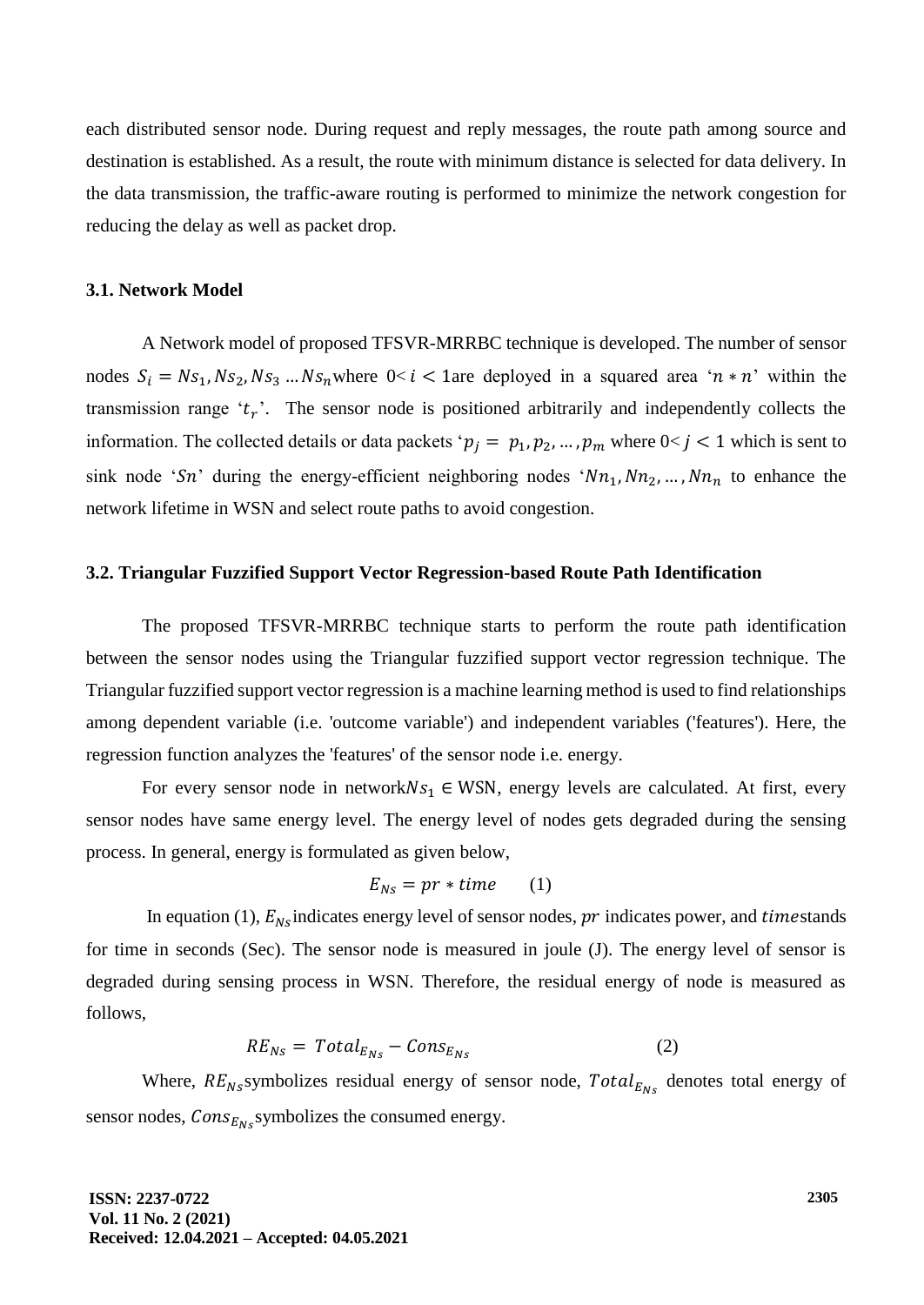The support vector regression recognizes estimated energy level of node and finds energyefficient nodes with the help of separating hyperplane ( $\varphi_h$ ).

$$
\varphi_h \to \alpha. \, (\chi) + \delta = 0 \tag{3}
$$

From (3),  $\alpha$  indicates a normal weight vector to the hyperplane, (x) denotes sensor nodes,  $\delta$  indicates a bias. The hyperplane analyzes the estimated energy level using the triangular fuzzy membership function.



Figure 2 demonstrates the triangular fuzzy membership function based residual energy estimation. The hyperplane analyzes the residual energy of sensor node employing triangular fuzzy membership. A fuzzy membership system also uses a rule for connecting the inputs and the outputs. The rules are formulated using  $if$  (condition) and then (conclusion). The condition part verifies the estimation of sensor node by means of threshold  $(\beta_{th})$  and conclusion part offers the outputs.

If the estimated sensor node of residual energy is greater than threshold  $(\beta_{th})$ , then hyperplane classified the sensor node as the energy-efficient node. If the estimated residual energy of sensor node is lesser than threshold  $(\beta_{th})$ , sensor node has low energy. The hyperplane classifies the sensor node either above or below using two marginal planes.

$$
\mu_1 = \alpha. (x) + \delta > 0 \tag{4}
$$

$$
\mu_2 = \alpha. (x) + \delta < 0 \tag{5}
$$

From (4) (5),  $\mu_1$ ,  $\mu_2$  indicates two marginal hyperplanes i.e. above and below hyperplane. Sensor nodes of higher residual energy than threshold are classified above the hyperplane. Otherwise,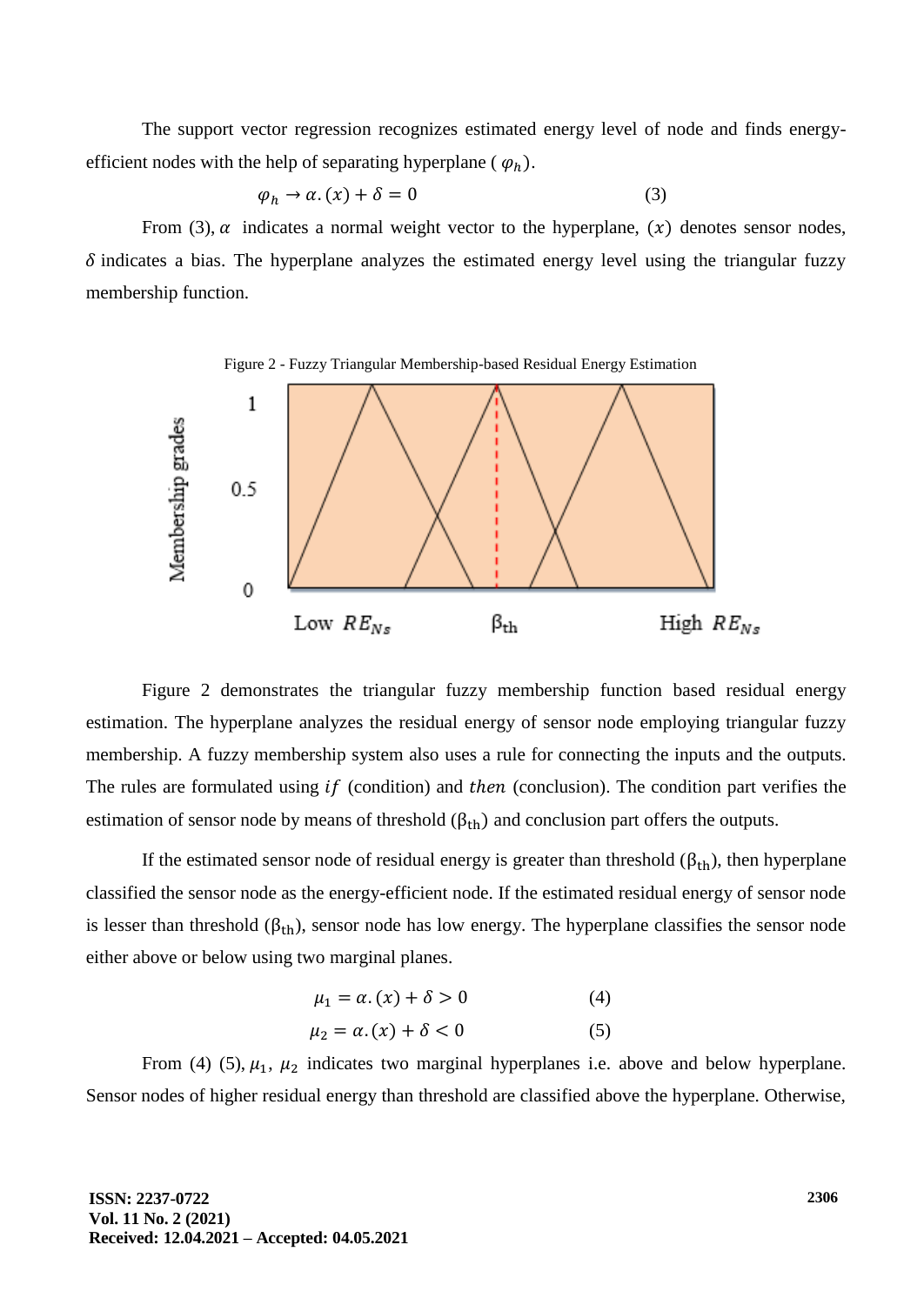the sensor nodes are classified below the hyperplane. The energy-efficient node identification processes are shown in figure 5.



Figure 3 - Triangular Fuzzified Support Vector Regression

Fig 3 displays support vector regression for sensor nodes classification in energy efficient or not based on either side of the hyperplane  $(\varphi_h)$ . After the classification, the node that has higher energy is selected for route path construction.

The multiple route paths between source and sink node are established through the two control messages namely, route request  $Req_R$  and route reply  $Rep_R$ . The requested message is distributed by source node to destination node by intermediate nodes.

$$
SN \stackrel{Req_R}{\Longrightarrow} \sum_{i=1}^{c} (In_i) \stackrel{Req_R}{\Longrightarrow} Sn \tag{6}
$$

Where SN shows source node and a route request packet  $Req_R$  is send to sink 'Sn' via the intermediate nodes  $(ln_i)$ . The destination replies to source node when request message is received.

$$
SN \stackrel{Rep_R}{\Longleftarrow} \sum_{i=1}^{c} (In_i) \stackrel{Rep_R}{\Longleftarrow} Sn \tag{7}
$$

From (7), ' $\mathbb{R}e p_R$ ' denotes a reply from sink  $(\mathbb{S}n)$  to source  $(\mathbb{S}N)$ via intermediate nodes  $(\mathbb{I}n_i)$ . Depend on these two control message transmissions, from source to destination the multiple routes are established as shown in figure 4.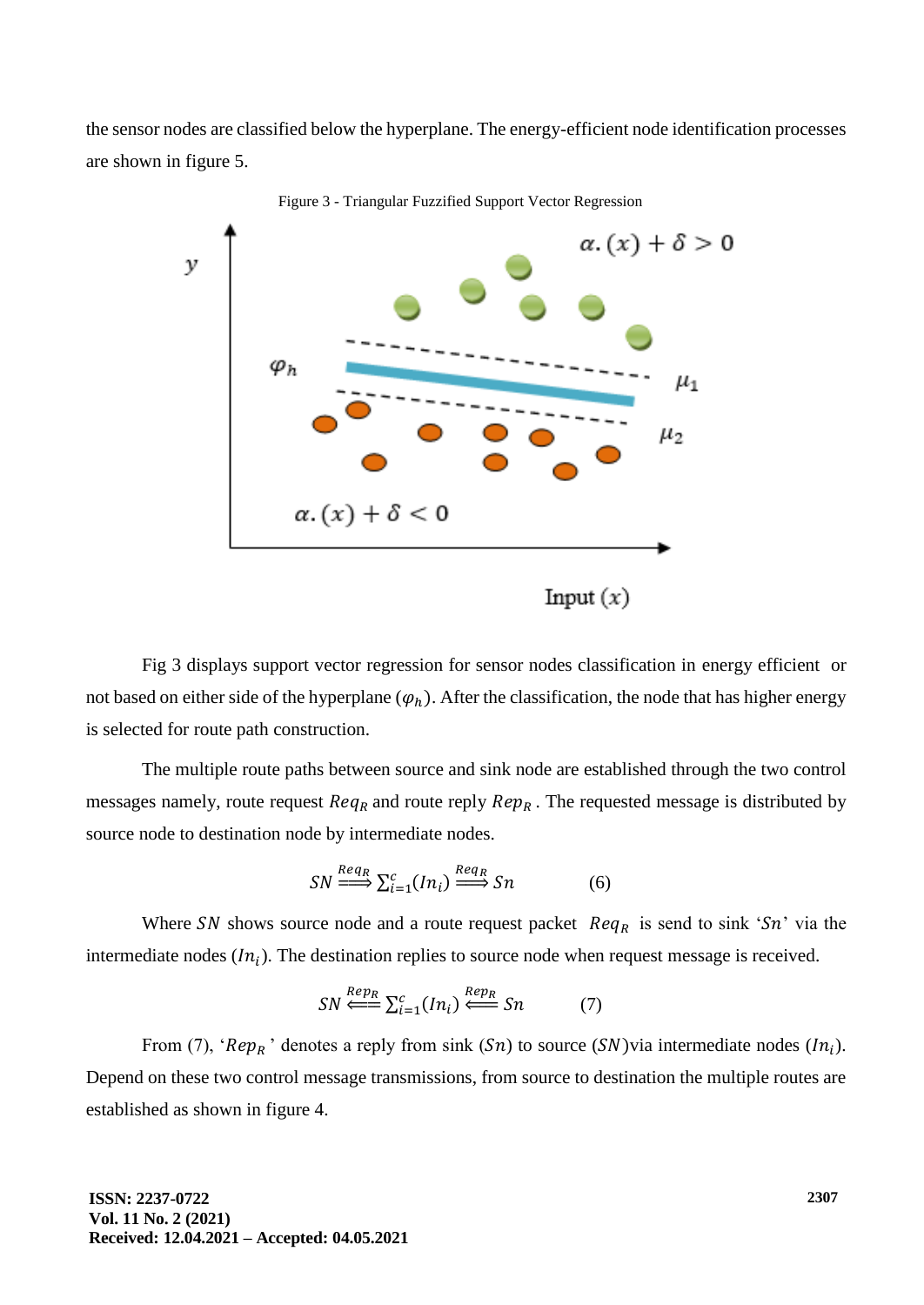



Figure 4 demonstrates the multiple paths among source and destination. Route paths from above directed graphical are listed in table 1.

|                | Route   Route paths                                                      | Hops |
|----------------|--------------------------------------------------------------------------|------|
| r <sub>1</sub> | $\mid SN \rightarrow In_1 \rightarrow In_5 \rightarrow Sn$               |      |
| r <sub>2</sub> | $SN \rightarrow In_3 \rightarrow In_6 \rightarrow Sn$                    |      |
| r <sub>3</sub> | $SN \rightarrow In_2 \rightarrow In_4 \rightarrow In_7 \rightarrow Sn$ 3 |      |

Table 1 demonstrates the multiple route paths from source to sink node. There are three route paths  $r_1, r_2, r_3$ , shown in table 1. The third column indicates the number of hops between the source and sink. In this way, a route path from source to destination via energy-efficient nodes is identified to improve the network lifetime.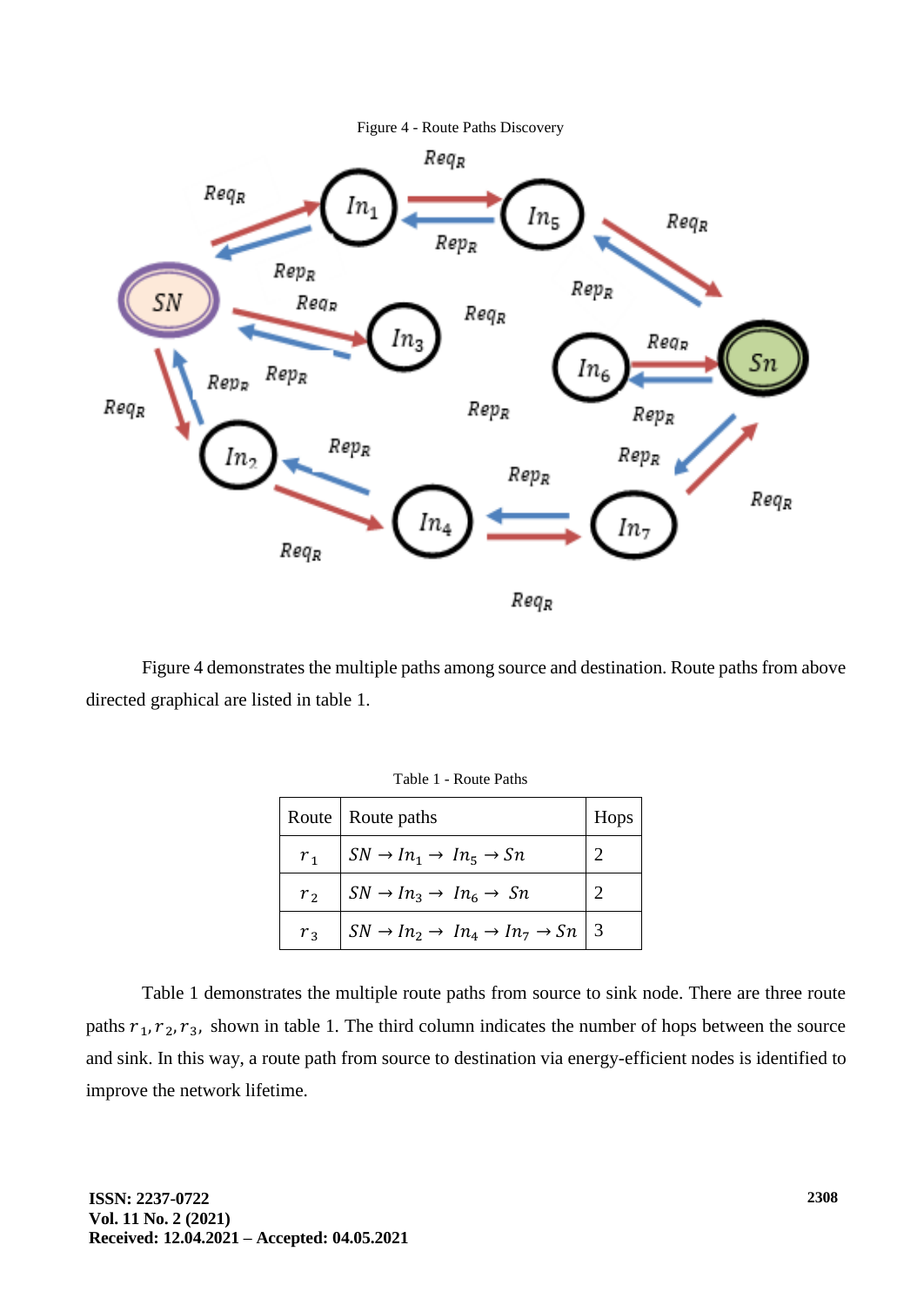Algorithm 1 - Triangular Fuzzified Support Vector Regression

|              | // Algorithm 1: Triangular fuzzified support vector regression                                                                             |
|--------------|--------------------------------------------------------------------------------------------------------------------------------------------|
|              | <b>Input:</b> number of sensor nodes $S_i = Ns_1, Ns_2, Ns_3  Ns_n$ ,                                                                      |
|              | <b>Output:</b> Route path discovery                                                                                                        |
| <b>Begin</b> |                                                                                                                                            |
| 1.           | For each $SN_i$                                                                                                                            |
| 2.           | Measure $RE_{Ns}$                                                                                                                          |
| 3.           | Analyze the $RE_{Ns}$ with threshold                                                                                                       |
| 4.           | If ( $RE_{Ns} > \beta_{th}$ ) then                                                                                                         |
| 5.           | $SN_i$ is said to be energy-efficient node                                                                                                 |
| 6.           | else                                                                                                                                       |
| 7.           | $SN_i$ is said to be low energy node                                                                                                       |
| 8.           | End if                                                                                                                                     |
| 9.           | <b>End for</b>                                                                                                                             |
|              | <b>10.</b> Construct route paths between the source and destination                                                                        |
|              | 11. SN sends $Req_R$ to sink <i>i.e SN</i> $\xrightarrow{Req_R} \sum_{i=1}^{c} (In_i) \xrightarrow{Req_R} Sn$                              |
|              | 12. <i>Sn</i> sends $Rep_R$ to source I.e. $SN \stackrel{Rep_R}{\Longleftarrow} \sum_{i=1}^{c} (In_i) \stackrel{Rep_R}{\Longleftarrow} Sn$ |
|              | <b>13.</b> Create multiple routes $r_1, r_2, r_3$                                                                                          |
| end          |                                                                                                                                            |

In Algorithm 1, route path discovery routing using Triangular fuzzified support vector regression is described. In WSN, residual energy levels are calculated. By employing triangular membership function, energy levels of sensor node with threshold value are estimated by regression function. The energy-efficient nodes are chosen based on analysis. After selecting energy-efficient nodes, multiple route paths are created between the sources and sink node. The multiple route paths are identified by distributing the two control messages such as route request and reply from the source to the destination and vice versa. As a result, the route paths between the nodes are identified for data delivery.

## **3.3. Multivariate Rocchio adaptive robust boost Congestion aware data delivery**

In WSN, the major challenge is used for avoiding traffic congestion without accepting energy of sensor nodes. Since network congestion directs to packet loss, drastic reduction of throughput, and energy waste. To solve this problem, the proposed TFSVR-MRRBC technique uses the adaptive robust boost technique for traffic-aware data delivery with lesser packet loss and delay.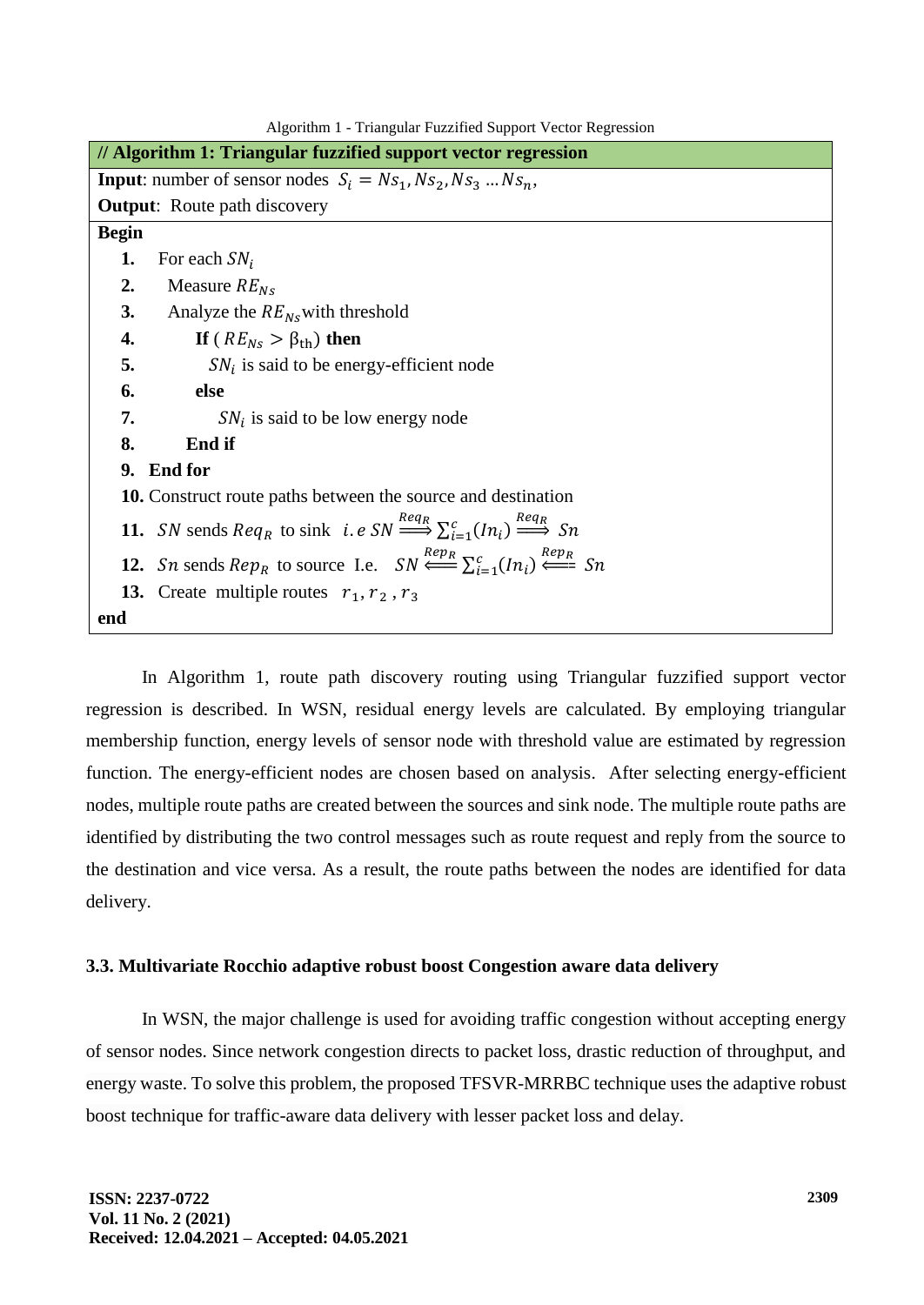The robust boost technique is a machine learning method that acts as an ensemble method. The ensemble refers to the group of weak learners are combined and provides better performance than the simple alone. Weak learner is a learning algorithm which is able to produce results with probability of error. Alternatively, an ensemble method is a strong learner that is capable of providing better performance with minimum probability. The ensembles techniques are used by weak learners and combine them to provide a single strong output.



Figure 5 given above portrays the construction of the adaptive robust boosting algorithm. The input is given as training samples i.e. number of the paths. With the training samples, the weak learners are applied to identify the under-loaded nodes in the paths for congestion-aware data delivery from source to sink node. The ensemble technique constructs the numerous weak learners as a Multivariate Rocchio classifier for identifying the under loaded nodes based on two functions namely sufficient buffer space and adjusting the bandwidth over the shortest discovered route that improves the data delivery. Thus, the classifier is called as Multivariate Rocchio classifier.

For each node in the path, the under-loaded nodes are identified based on the buffer capacity. SN Send data packet to other neighboring node  $(In_1)$  in the route path. Only neighboring node  $In_1$  has enough buffer size to store the packet. Otherwise, the transmitted packets get discarded. The normalized buffer sizes  $(BR<sub>S</sub>)$  is estimated as given below

$$
BR_S = \frac{Number\ of\ packet\ in\ queue}{S_b\ at\ node\ In_1}
$$
 (8)

The value of  $BR<sub>S</sub>$  ranges from [0, 1], that indicates nodes' traffic information. In order to minimize the traffic and congestion packets are forwarded towards unloaded node. A source node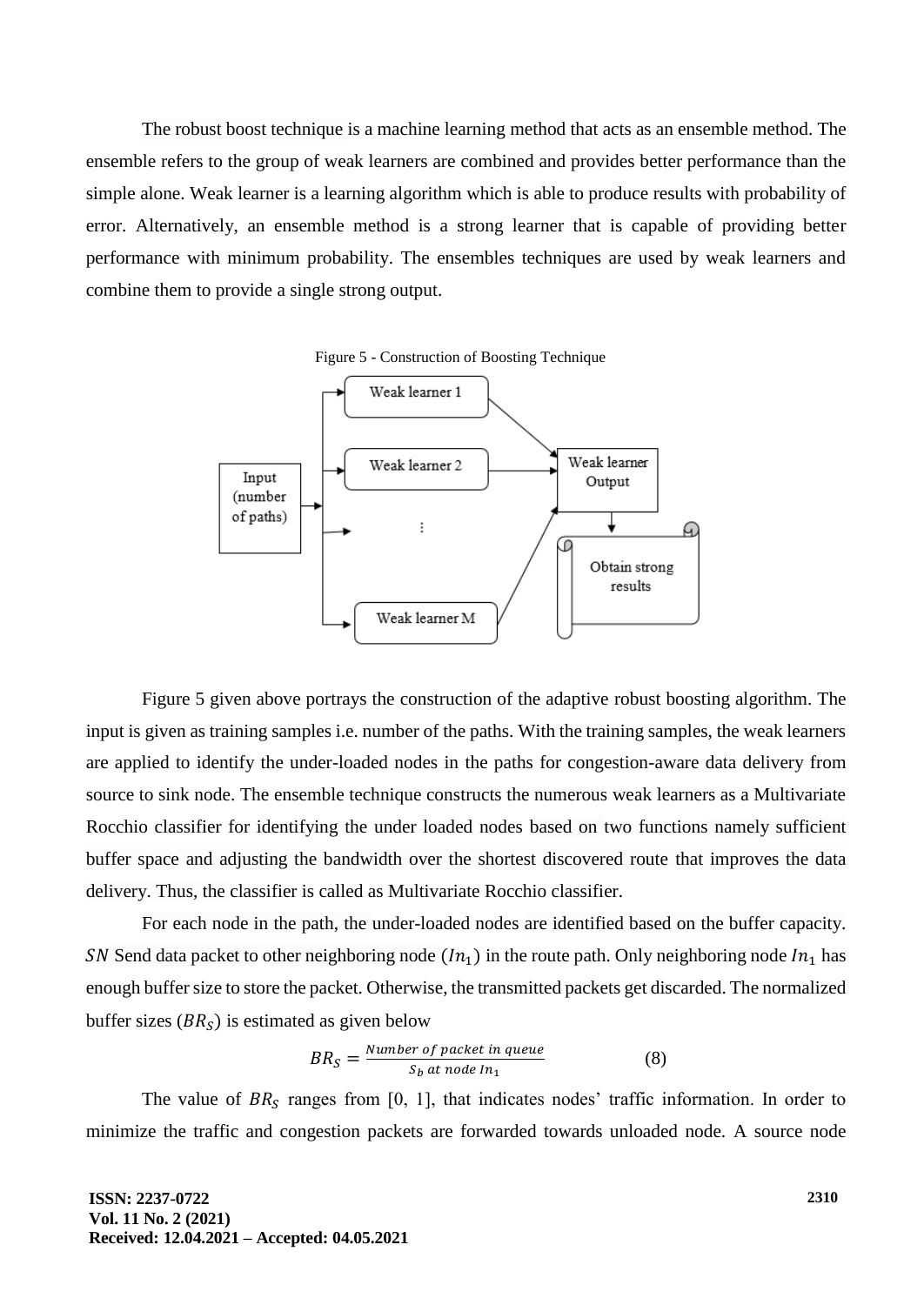selects neighbor nodes and a small queue length or buffer space. When the buffer overflows or the number of incoming packets exceeds then the available buffer space congestion occurs.

The other metric is the bandwidth capacity of each link between the nodes along the end-to-end path. Bandwidth capacity is referred as the maximum number of data packet transmitted from one node to another over path in a specified amount of time. Bandwidth capacity is formulated by,

$$
bw_c = \frac{\text{Amount of data packet transmitted}}{t}
$$
 (9)

Where,  $bw_c$  denotes a Bandwidth capacity, t indicates a time. The bandwidth capacity is calculated in bits per second.

Rocchio classifier is employed for assigning path to label of the class whose value (i.e. buffer space and bandwidth capacity) is closest to the observation (i.e. best route). Here, the classifier finds the best route as follows,

$$
w = \begin{cases} if \ [(\arg\min BR_S) \& \& (\arg\max bw_c)] \\ otherwise \end{cases} ; select\ the set\ route \\ \text{; select\ another\ route} \end{cases} \tag{10}
$$

Where *w* represents the output of weak learner,  $arg min(BR<sub>S</sub>)$  denotes an argument minimum of buffer space,  $arg max bw<sub>c</sub>$  denotes an argument maximum of bandwidth capacity. This describes that the path that has minimum buffer space and the maximum bandwidth capacity is chosen as the best route path among the multiple paths. Next, source node performs data transmission on route path for enhancing data delivery and reducing packet loss due to congestion.

In strong classification results, weak learner results is combined

$$
Z = \sum_{k=1}^{b} w_k \tag{11}
$$

Where,  $Z$  represents the output of the ensemble learning,  $w_k$  indicates the output of weak learners. Next, weight  $(\beta)$  are initialized to weak learner results.

$$
Z = \sum_{k=1}^{b} w_k \beta \tag{12}
$$

After the initialization, the error is calculated for every weak learner. It is measured for as given below,

# $Error = [Act_{\text{outcome}} - pred_{\text{outcome}}]$  (13)

Where,  $Act_{result}$  indicates actual outcomes of the weak learner,  $pred_{outcome}$  represents the predicted classification outcomes. The ensemble technique detects weak learner's results with lesser error as a final classification result. This helps to accurately find the best route path among the multiple paths to prevent traffic congestion and minimize the delay. The algorithmic process of the Rocchio weighted adaptive robust boost congestion data delivery in WSN.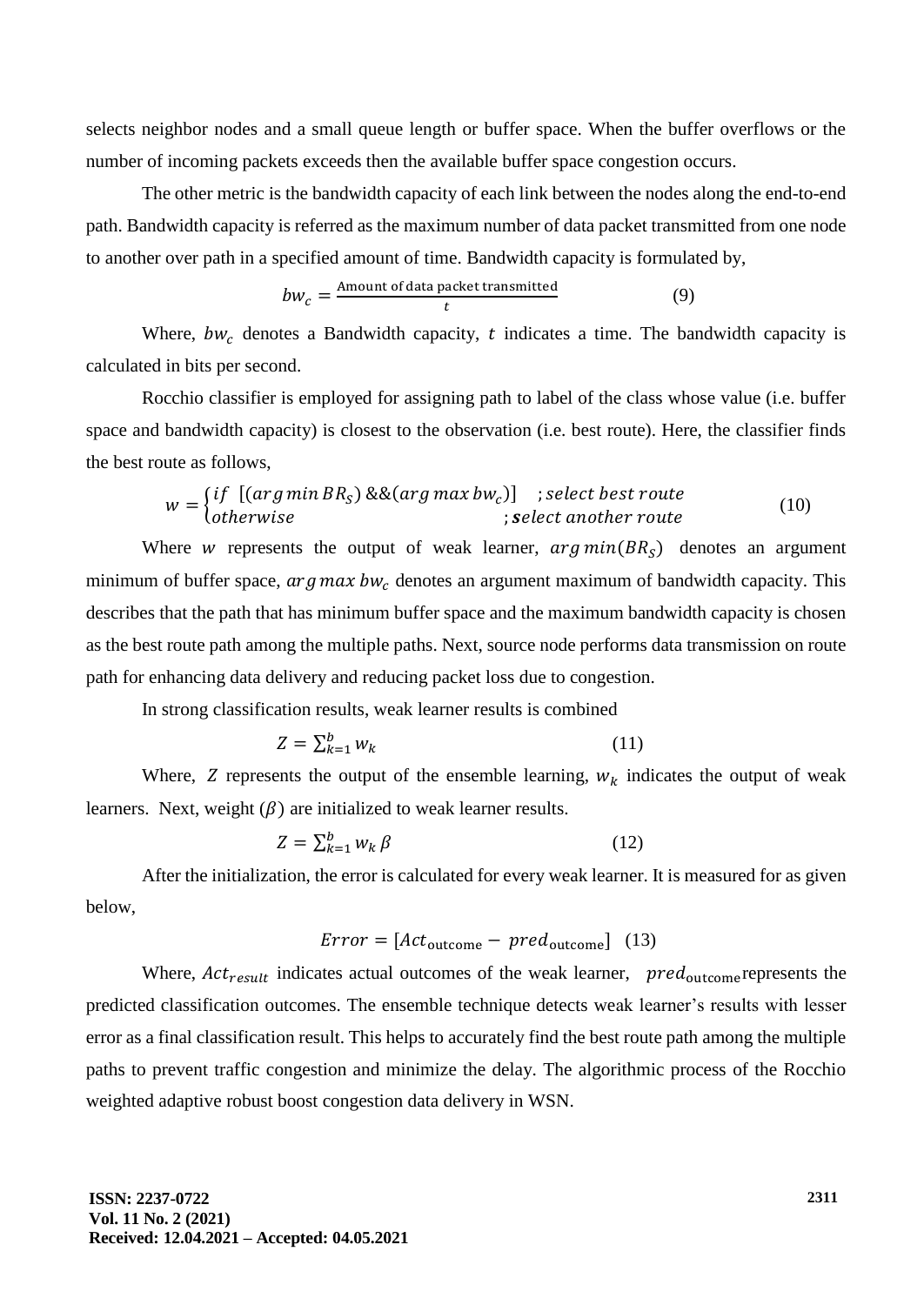| // Algorithm 2 Multivariate Rocchio adaptive robust boost Congestion aware data delivery |  |  |  |
|------------------------------------------------------------------------------------------|--|--|--|
| <b>Input:</b> Multiple route paths $r_1, r_2, r_3, \ldots, r_m$                          |  |  |  |
| <b>Output:</b> Congestion aware data delivery                                            |  |  |  |
| <b>Begin</b><br>1.                                                                       |  |  |  |
| Construct 'k' weak learners<br>2.                                                        |  |  |  |
| For each $r_i$<br>3.                                                                     |  |  |  |
| Measure the buffer space ' $BRS$ '.<br>4.                                                |  |  |  |
| Measure the bandwidth capacity ' $bw_c$<br>5.                                            |  |  |  |
| <b>if</b> $[(arg min BRS)$ && $(arg max bwc)]$<br>6.<br>then                             |  |  |  |
| select the route ' $r_i$ ' as best for data delivery<br>7.                               |  |  |  |
| 8.<br>else                                                                               |  |  |  |
| 9.<br>select the route ' $r_i$ ' for data delivery                                       |  |  |  |
| else if<br>10.                                                                           |  |  |  |
| Combine all weak learner results $Z = \sum_{k=1}^{b} w_k$<br>11.                         |  |  |  |
| for each weak learner ' $W_k$ '<br>12.                                                   |  |  |  |
| Initialize the weight ' $\beta$ '<br>13.                                                 |  |  |  |
| Measure the error ' <i>Error</i> '<br>14.                                                |  |  |  |
| 15. end for                                                                              |  |  |  |
| 16. Update the weight $\nabla w$                                                         |  |  |  |
| Find the weak learner results with minimum error<br>17.                                  |  |  |  |
| 18.<br><b>Return</b> (strong classification results)                                     |  |  |  |
| Obtain the best route path for data delivery<br>19.                                      |  |  |  |
| end                                                                                      |  |  |  |

Algorithm 2 - Multivariate Rocchio Adaptive Robust Boost Congestion Aware Data Delivery

Algorithm2 represents the process of Multivariate Rocchio adaptive robust boost ensemble method for predicting disease with improved accuracy and lesser error. The boosting ensemble classifier primarily creates a set of weak learners as the Multivariate Rocchio classifier with the training samples. After that, the weak learner analyzes the estimated buffer space and the bandwidth capacity. Based on this, the weak learner finds the best route for data delivery from source to sink node. In order to obtain strong classification results, weak learner outcomes are combined and the weight is assigned. Thus, training error is measured for every weak learner. The initial weight is updated and finds strong learner with minimum error rate.

# **4. Simulation Settings**

The simulation of TFSVR-MRRBC method and existing ECAR [1] JDRP [2] technique is developed using NS2.34 network simulator. In WSN, 500 sensor nodes are assigned in squared area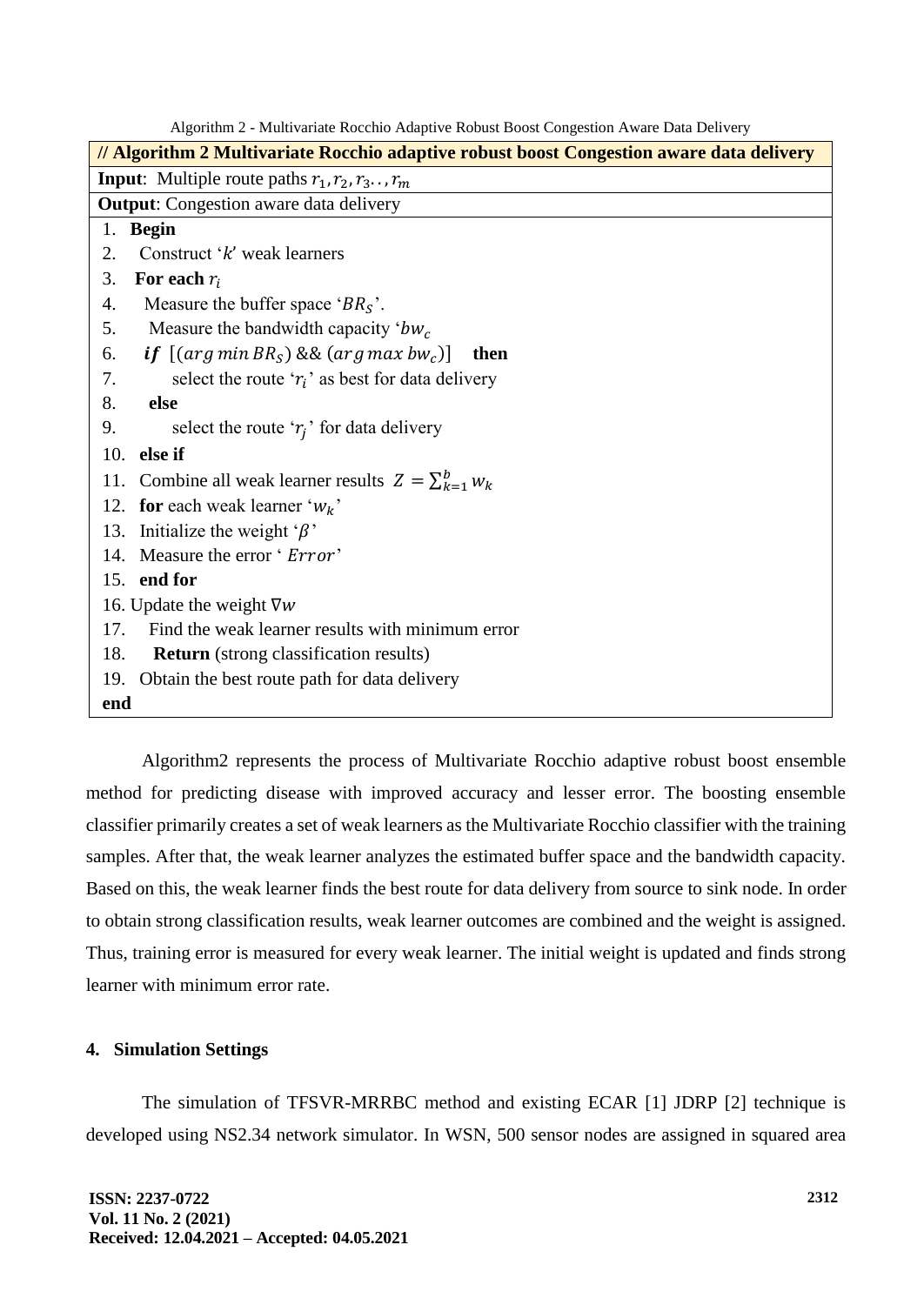(1100 m \* 1100 m). Random Waypoint model is employed as mobility model to improve the energyefficient routing. Sensor node is traveled in the network with a speed of 0 to 20m/sec. The time is set as 300 sec for total simulation. In WSN, the Dynamic Source Routing (DSR) protocol was implemented in energy-efficient routing. Table 2 shows the simulation parameters settings.

| <b>Simulation parameters</b> | <b>Values</b>                          |  |  |
|------------------------------|----------------------------------------|--|--|
| <b>Network Simulator</b>     | NS2.34                                 |  |  |
| Simulation area              | $1100 \text{ m} * 1100 \text{ m}$      |  |  |
| Number of sensor nodes       | 50,100,150,200,250,300,350,400,450,500 |  |  |
| Number of data packets       | 30,60,90,120,150,180,210,240,270,300   |  |  |
| Mobility model               | Random Waypoint model                  |  |  |
| Nodes speed                  | $0 - 20$ m/s                           |  |  |
| Simulation time              | 300 <sub>sec</sub>                     |  |  |
| <b>Routing Protocol</b>      | <b>DSR</b>                             |  |  |
| Number of runs               | 10                                     |  |  |

Table 2 - Simulation Parameters Settings

## **5. Performance Results and Discussion**

In this section, performance analysis of proposed TFSVR-MRRBC method and existing ECAR and JDRP technique is discussed by various metrics namely energy consumption, packet delivery ratio, packet drop rate, end to end delay. With help of table and graphical representation, performances of various methods are analyzed. The parameters are described as given below,

# **5.1. Impact of Energy Consumption**

Energy consumption is measured as number of energy consumed by nodes for delivering data packets from one to another node. Energy consumption is calculated as given below,

$$
EC_n = Number\ of\ sensor\ node * EC\ (single\ SN)\ \ (14)
$$

Where,  $EC_n$  represents the energy consumption, 'single SN' denotes single sensor nodes. Energy consumption is calculated in joule (J).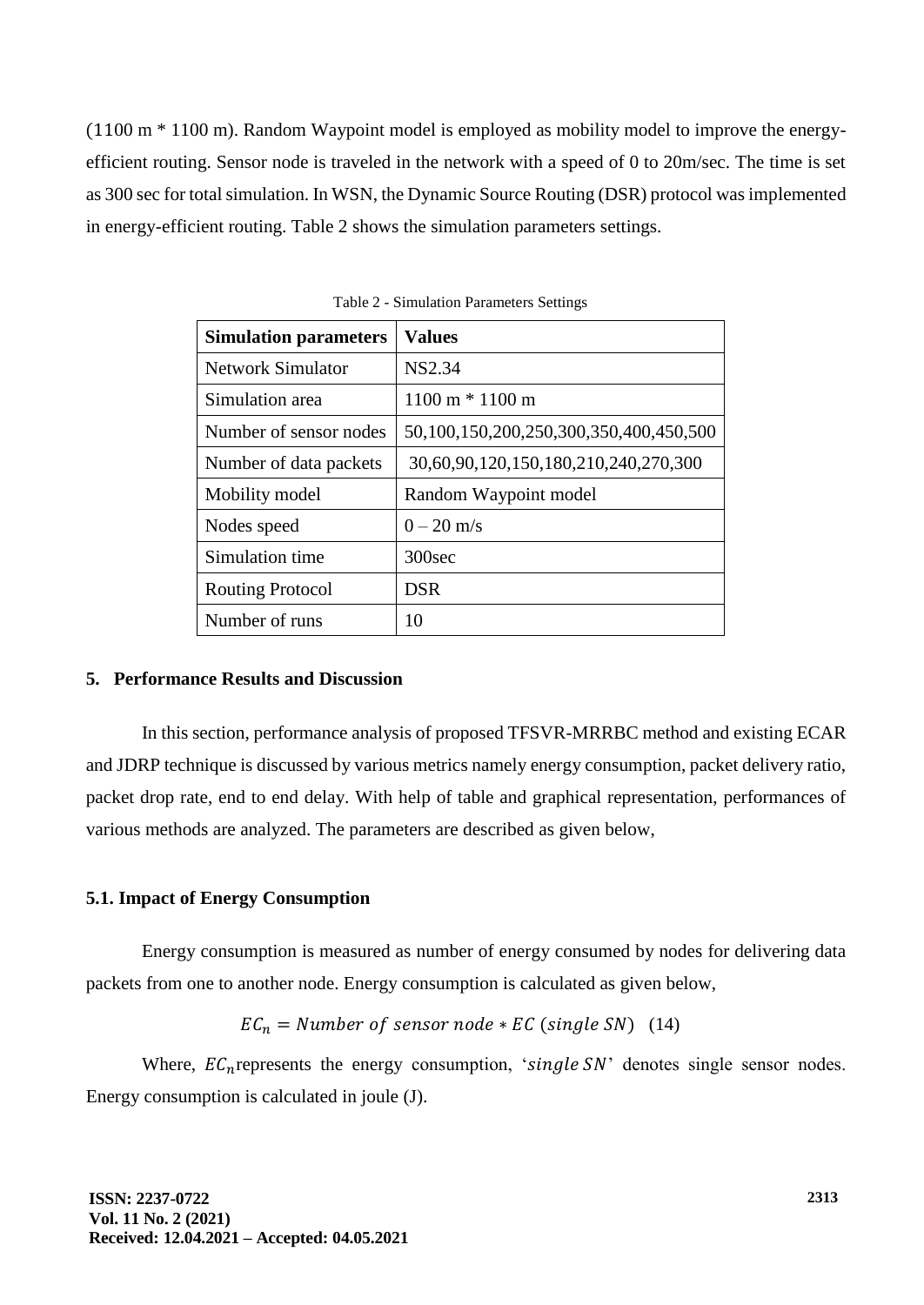| Number of sensor nodes | <b>Energy consumption (Joule)</b> |    |             |
|------------------------|-----------------------------------|----|-------------|
|                        | TFSVR-MRRBC ECAR                  |    | <b>JDRP</b> |
| 50                     | 12                                | 13 | 14          |
| 100                    | 14                                | 16 | 18          |
| 150                    | 16                                | 18 | 20          |
| 200                    | 20                                | 23 | 24          |
| 250                    | 24                                | 26 | 28          |
| 300                    | 27                                | 29 | 31          |
| 350                    | 29                                | 32 | 34          |
| 400                    | 31                                | 33 | 36          |
| 450                    | 32                                | 35 | 38          |
| 500                    | 33                                | 36 | 39          |

Table 3 - Comparison of Energy Consumption

Table 3 provides the performance results of energy consumption versus to number of sensor nodes distributed in squared area  $(1100 \text{ m} * 1100 \text{ m})$ . The above table illustrates the energy consumption of three different methods TFSVR-MRRBC technique, ECAR [1] JDRP [2]. Among three methods, the TFSVR-MRRBC technique reduces the energy consumption during data transmission. This is proved through statistical analysis. Let us consider the 50 nodes deployed in network and initial energy level of each sensor node was set to 0.5/*oule*. Due to the transmission process, the primary energy level of sensor node is degraded. Therefore, the energy consumption of the TFSVR-MRRBC technique using 50 sensor nodes is 12*Joule*. whereas, the energy consumption of the ECAR [1] JDRP  $[2]$  is observed as 13*Joule* and 14 *Joule* respectively. Similarly, a variety of results are detected by applying the various input. With existing techniques, results are compared. The average of results demonstrates the overall energy consumption using proposed TFSVR-MRRBC technique is comparatively decreased by 9% and 16% when compared to other ECAR and JDRP.



Figure 6 - Graphical Representation of Energy Consumption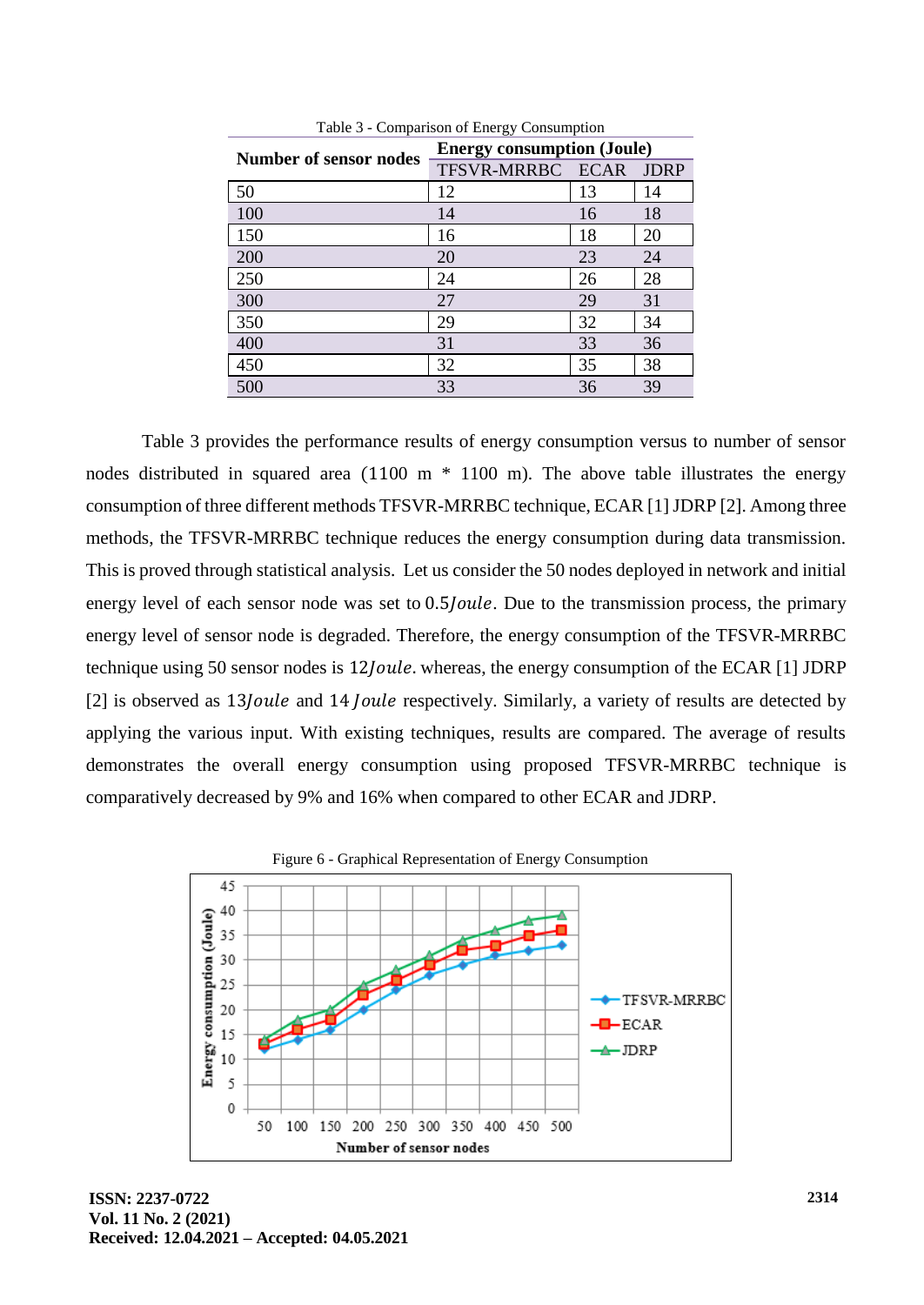Figure 6, describes the performance of energy consumption associated with Proposed TFSVR-MRRBC technique and existing ECAR and JDRP methods. The  $x$ -axis denotes various amount of sensor nodes, while y-axis designates energy consumption of sensor nodes during data transmission. The proposed TFSVR-MRRBC technique minimizes energy consumption. By applying Triangular Fuzzified Support Vector Regression, energy-efficient nodes are chosen. The energy-efficient node is used for data transmission for improving network period.

### **5.2. Impact of Packet Delivery Ratio**

Packet delivery ratio is measured as ratio of the amount of data packets that are effectively delivered to total amount of data packets. It is expressed as given below,

$$
packet \ delivery \ ratio = \left[\frac{Number \ of \ packet \ delivered}{Number \ of \ packets \ sent}\right] * 100 \ (15)
$$

The packet delivery ratio is calculated in percentage (%).

| <b>Number of packets</b> | Packet delivery ratio (%) |             |             |
|--------------------------|---------------------------|-------------|-------------|
|                          | <b>TFSVR-MRRBC</b>        | <b>ECAR</b> | <b>JDRP</b> |
| 30                       | 83                        | 80          | 77          |
| 60                       | 88                        | 85          | 83          |
| 90                       | 91                        | 88          | 86          |
| 120                      | 89                        | 86          | 83          |
| 150                      | 90                        | 87          | 84          |
| 180                      | 88                        | 84          | 82          |
| 210                      | 90                        | 87          | 83          |
| 240                      | 89                        | 85          | 82          |
| 270                      | 90                        | 87          | 84          |
| 300                      | 89                        | 85          | 83          |

Table 4 - Comparison of Packet Delivery Ratio

The table 4 shows the performance results of packet delivery for all methods. The packet delivery ratio is measured as numbers of packets are considered as input in the ranges from 30 to 300. For each method, ten results are observed with various amounts of data packets. The proposed TFSVR-MRRBC method enhances packet delivery ratio while comparing with existing techniques. From source to destination, simulation is conducted with 30 data and 25 data is successfully delivered at destination and the delivery ratio is +found to be 83% using the TFSVR-MRRBC technique. The delivery ratio of ECAR [1] JDRP [2] is obtained as 80% and 77% respectively. The average of ten results denotes data packet delivery ratio is found to be better using the TFSVR-MRRBC technique.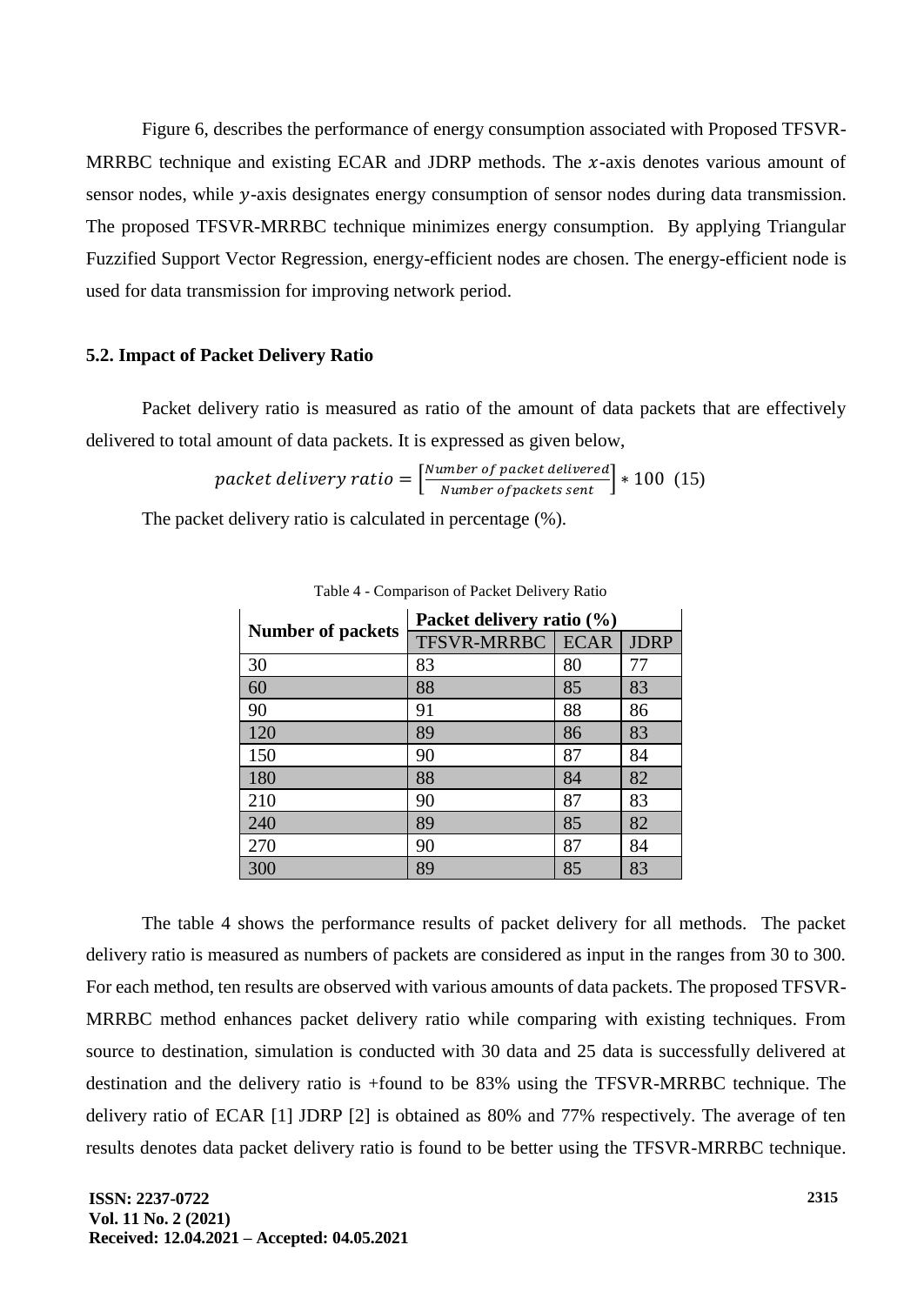The average of ten results denotes data delivery ratio is significantly improved by 4% and 7% than the conventional techniques.



Figure 7 - Graphical Representation of Packet Delivery Ratio

Figure 7, describes the performance evaluation of packet delivery ratio versus amount of data packets ranges from 30 to 300. In figure 4, the amount of data packets in horizontal axis while the delivery ratio is observed in the vertical direction. The graphical chart designates that the TFSVR-MRRBC technique increases data delivery ratio than other two existing methods. The Multivariate Rocchio adaptive robust boost technique finds the best route based on the buffer space and bandwidth capacity. This improve better packet delivery ratio in WSN.

## **5.3. Impact of Packet Loss Rate**

Packet loss rate is evaluated as ratio of amount of packets is lost to total number of packets. Packet loss rate is mathematically formulated as given below

$$
packet \text{ loss rate} = \left[\frac{Number \text{ of packet lost}}{Number \text{ of packets sent}}\right] * 100 \tag{16}
$$

The packet loss rate is calculated in percentage (%).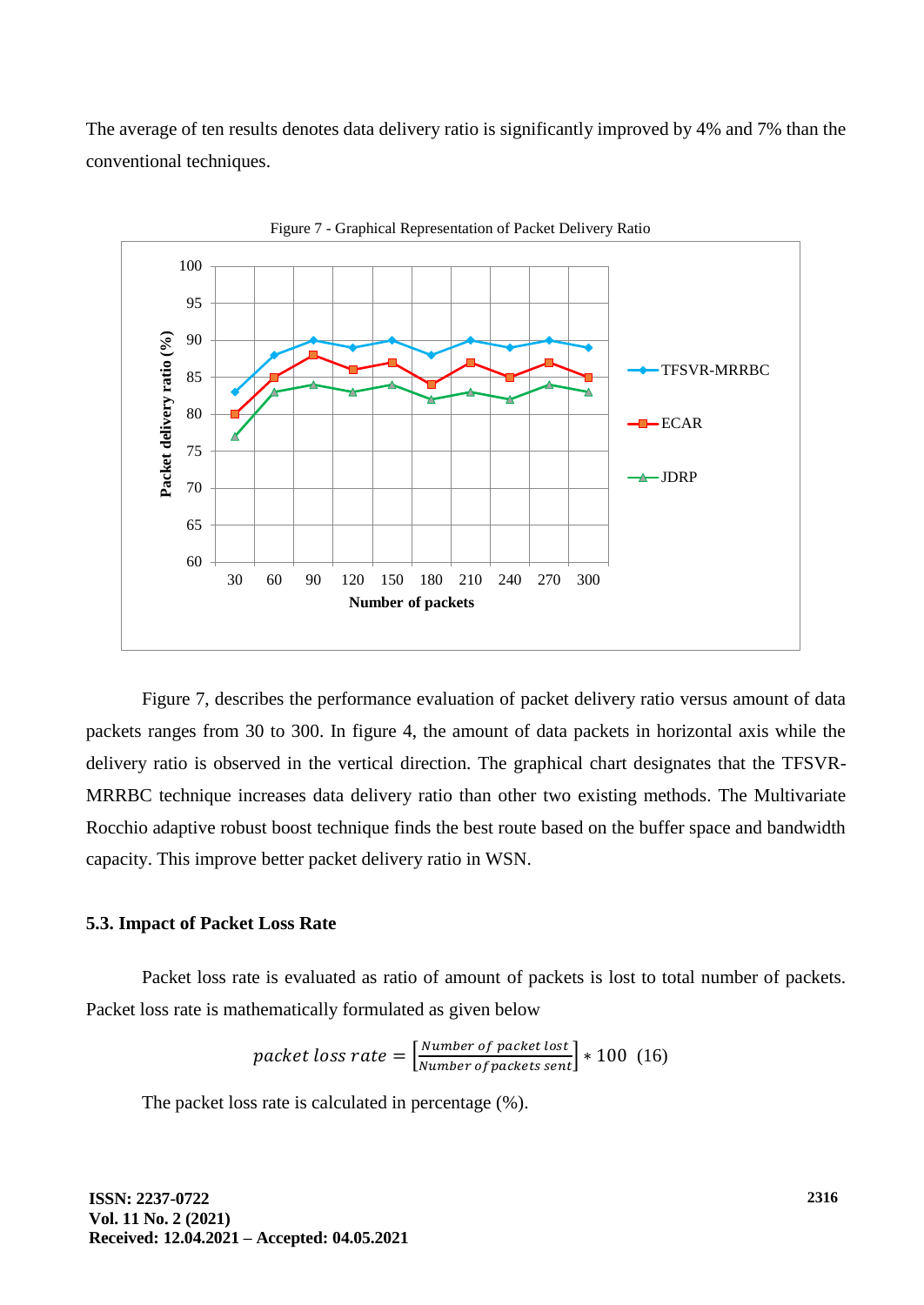| Number of | Packet loss rate $(\% )$ |             |             |  |
|-----------|--------------------------|-------------|-------------|--|
| packets   | TFSVR-<br><b>MRRBC</b>   | <b>ECAR</b> | <b>JDRP</b> |  |
| 30        | 17                       | 20          | 23          |  |
| 60        | 12                       | 15          | 20          |  |
| 90        | 10                       | 12          | 16          |  |
| 120       | 11                       | 14          | 17          |  |
| 150       | 10                       | 13          | 16          |  |
| 180       | 12                       | 16          | 18          |  |
| 210       | 10                       | 13          | 17          |  |
| 240       | 11                       | 15          | 18          |  |
| 270       | 10                       | 13          | 16          |  |
| 300       | 11                       | 15          | 17          |  |

Table 5 - Comparison of Packet Loss Rate

Table 5 given above reports the packet loss rate respect to number of data packets ranges from 30 to 300. During data transmission, packet loss rate is calculated. From the observed results, the TFSVR-MRRBC technique minimizes the packet loss rate while compared to existing methods. From source node 30 data packets being sent and 5 data packets is lost with percentage 17% using TFSVR-MRRBC technique, and loss rate of existing methods ECAR and JDRP are 20% and 23%. The TFSVR-MRRBC technique is compared with existing techniques. The average assessment results shows that packet loss rate of TFSVR-MRRBC technique is considerably reduced with 22% and 36% while compared to existing ECAR and JDRP.

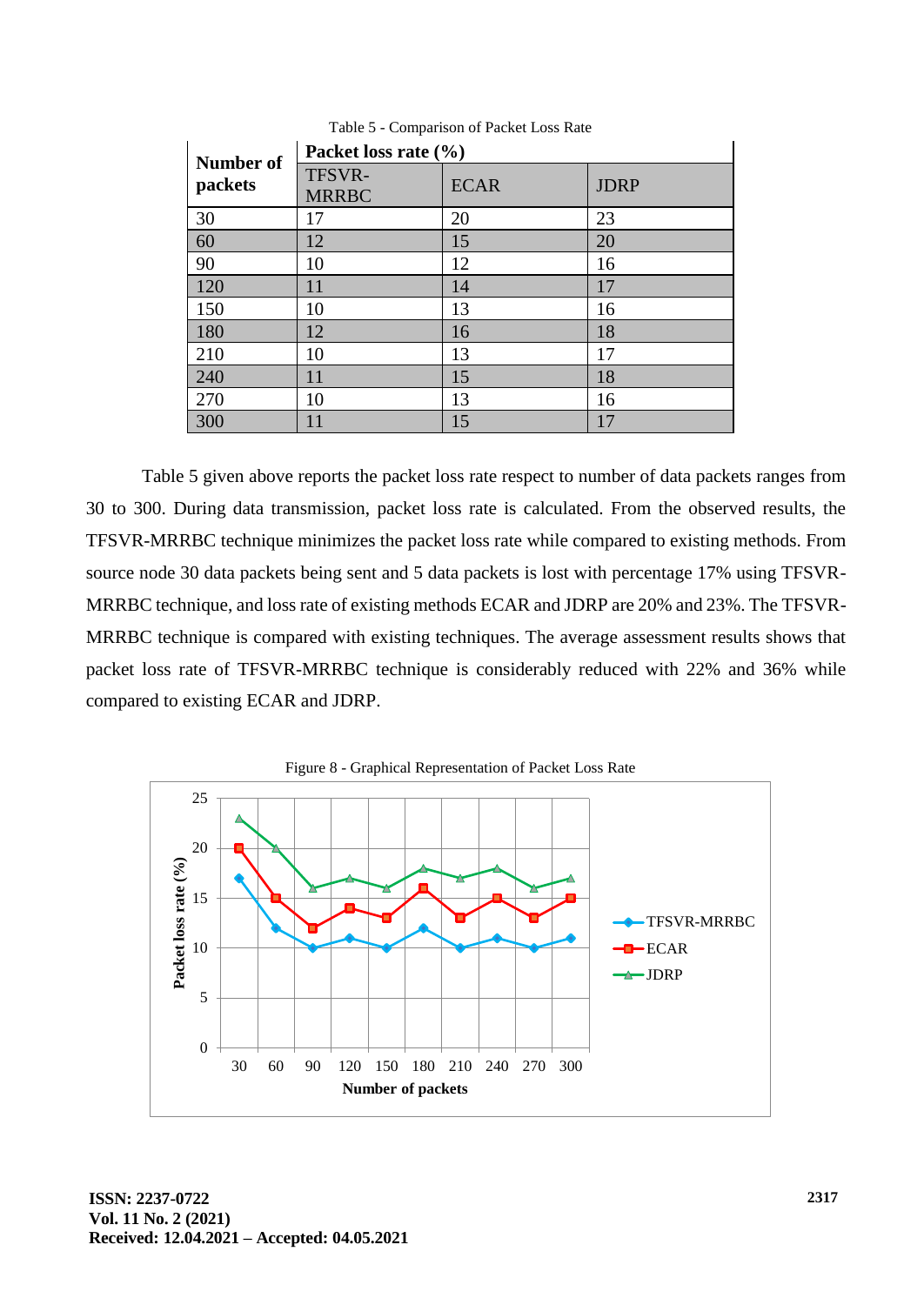Figure 8 demonstrates the packet loss rate of three methods versus amount of data packets. The TFSVR-MRRBC technique minimizes loss rate with existing techniques. The major reason is to perform the congestion-aware data delivery. The TFSVR-MRRBC technique finds the Multivariate Rocchio adaptive robust boost technique finds the minimum buffer space and the maximum bandwidth route to deliver the multiple packets from source to sink node. Due to congestion, data delivery is improved and loss is reduced.

## **5.4. Impact of End to end Delay**

It is referred as difference among expected arrival time and actual arrival time of packet. The overall delay of data transmission is calculated as given below,

$$
ETED = [At_{actual}] - [At_{Expected}] \tag{17}
$$

Where ' $ETED$ ' is the end to end delay,  $At_{actual}$  indicates the actual arrival time and ' $At_{Expected}$ ' represents the expected arrival time. It is calculated in millisecond (ms).

|                          | End to end delay (ms) |             |             |
|--------------------------|-----------------------|-------------|-------------|
| <b>Number of packets</b> | <b>TFSVR-MRRBC</b>    | <b>ECAR</b> | <b>JDRP</b> |
| 30                       | 13                    | 15          | 17          |
| 60                       | 15                    | 17          | 19          |
| 90                       | 17                    | 20          | 22          |
| 120                      | 18                    | 22          | 24          |
| 150                      | 20                    | 24          | 26          |
| 180                      | 22                    | 26          | 28          |
| 210                      | 25                    | 27          | 30          |
| 240                      | 27                    | 30          | 32          |
| 270                      | 29                    | 32          | 34          |
| 300                      | 31                    | 33          | 35          |

Table 6 - Comparison of End to end Delay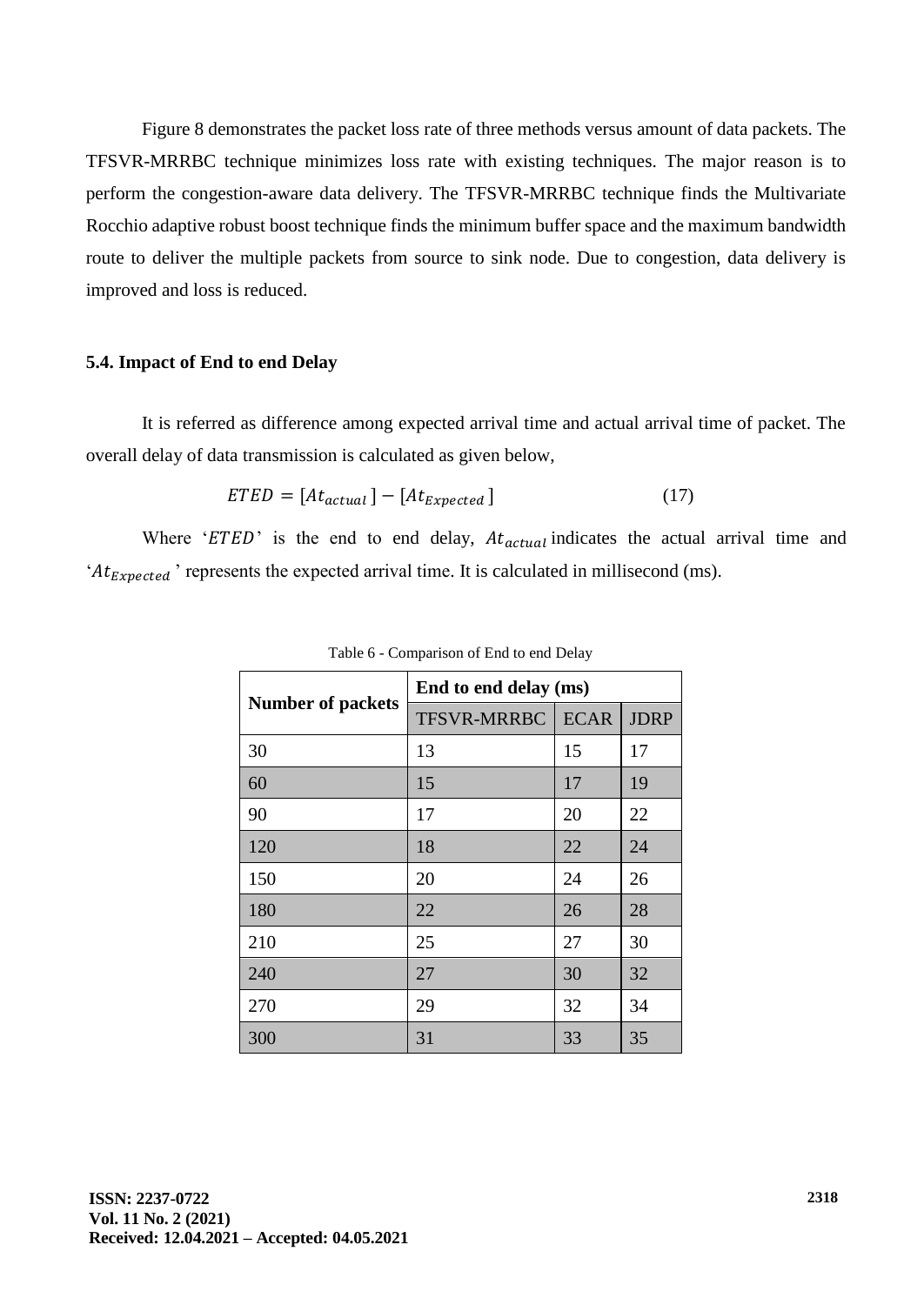

Table 6 and figure 9 shows simulation results of end-to-end delay of data transmission versus to amount of data packets ranges from 30 to 300. The graphical chart demonstrates the proposed TFSVR-MRRBC technique and existing ECAR and JDRP methods. In figure 9, amount of data packets in horizontal axis and delays of three methods are observed in vertical axis for different amount of data packets. In graph, end-to-end delays of the data transmission get increased as improving the amount of data packets. However, the simulation is accomplished for 30 data packets, data delivery is ' $13ms'$ using TFSVR-MRRBC technique and, the overall delay using ECAR [1] JDRP [2] was observed to be 15 *and17* $*ms*$ *. Similarly, the other nine results are obtained with the input counts from 60, 90,120,* 150, 180,210...300. The observed result of proposed TFSVR-MRRBC method is compared with existing methods. The overall results confirmed the delay using TFSVR-MRRBC technique is considerably reduced by 12% when compared to [1] and 20% when compared to [2]. The major reason for this improvement is used for detecting energy-efficient nodes for route path construction. Besides, the route path having maximum bandwidth and minimum buffer space is selected for minimizing the network traffic and avoid congestion. This reduces end-to-end delay of data delivery.

### **6. Conclusion**

A novel congestion-aware data delivery technique is called TFSVR-MRRBC which is introduced by an energy-efficient route discovery mechanism for selecting best route in WSN. The proposed TFSVR-MRRBC technique initially identifies the energy-efficient nodes for route path construction with the help of the Triangular Fuzzified Support Vector Regression. As a result, the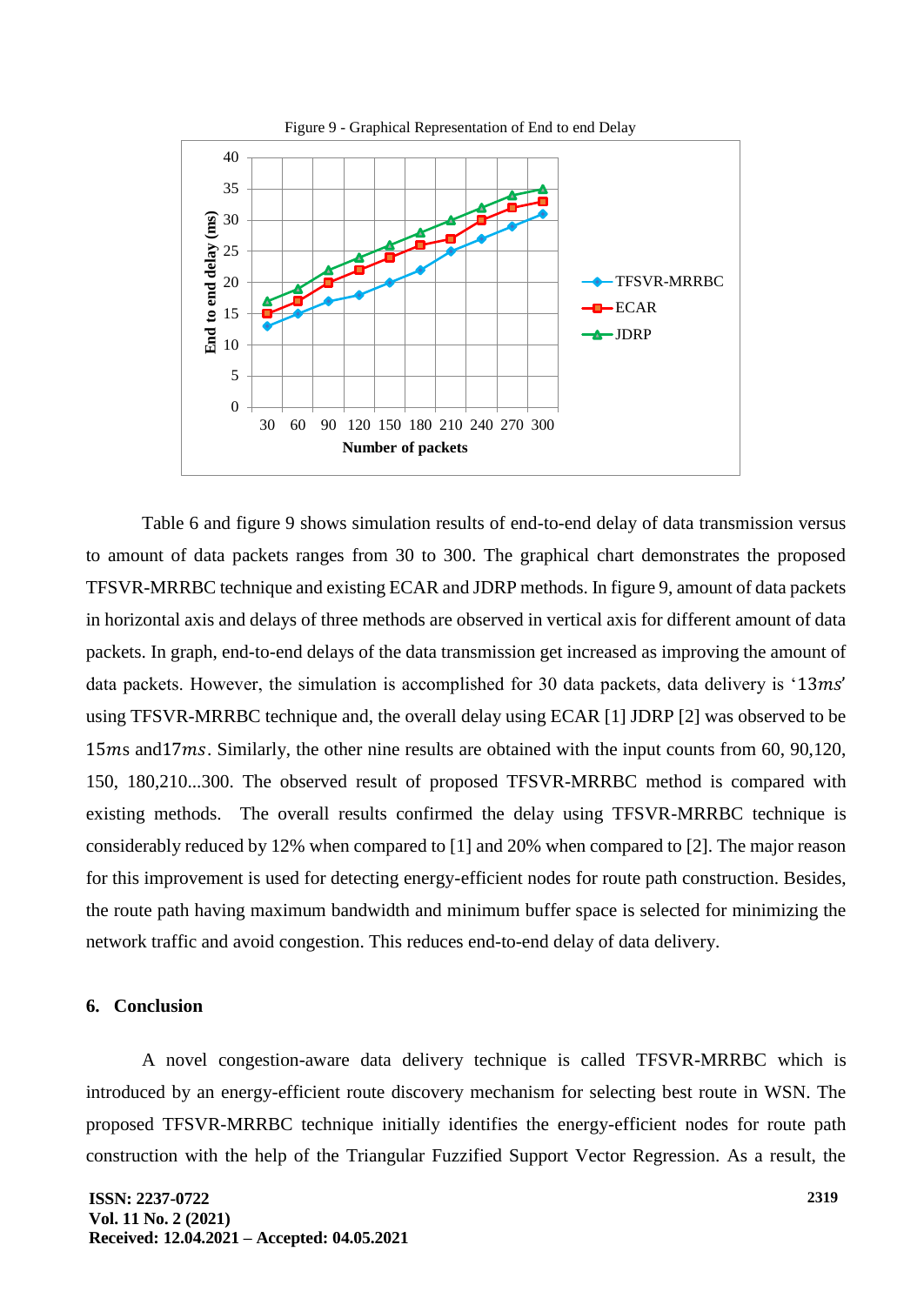energy-efficient routes are identified between sources and sink node during control message distributions. After the route path finding, the best route path is identified using Multivariate Rocchio adaptive robust boosting for congestion aware data delivery based on the buffer space and bandwidth capacity. The selected best route is used to deliver the packets with minimum delay. Experimental analysis is performed for evaluating the proposed TFSVR-MRRBC technique with conventional routing algorithms through different parameters namely energy consumption, packet delivery ratio, packet loss rate, and end-to-end delay. The validated result shows that the proposed TFSVR-MRRBC technique provides better results having a higher delivery rate, and lesser loss rate, delay as well as energy consumption than the conventional methods.

# **References**

Ankush Jain, K.K. Pattanaik, Ajay Kumar & Paolo Bellavista, "Energy and congestion aware routing based on hybrid gradient fields for wireless sensor networks", *Wireless Networks,* Springer, Volume 27, 2021, 175-193.

V. Bibin Christopher and J. Jasper, Jellyfish dynamic routing protocol with mobile sink for location privacy and congestion avoidance in wireless sensor networks", *Journal of Systems Architecture, Elsevier,* 112, 2021, 1-13.

Mohammed Farsi, Mahmoud Badawy, Mona Moustafa, Hesham Arafat Ali, Yousry Abdulazeem, "A Congestion-Aware Clustering and Routing (CCR) Protocol for Mitigating Congestion in WSN", *IEEE Access,* 7, 2019, 105402 – 105419.

Phet Aimtongkham, Tri Gia Nguyen, and Chakchai So-In, "Congestion Control and Prediction Schemes Using Fuzzy Logic System with Adaptive Membership Function in Wireless Sensor Networks", *Wireless Communications and Mobile Computing,* Hindawi, 2018, 1-19.

Shaocheng Qu, Liang Zhao, Yao Chen, Wenqi Mao, "A discrete-time sliding mode congestion controller for wireless sensor networks", *Optik, Elsevier,* 225, 2021, 1-12.

K. Kalaikumar & E. Baburaj, "Fuzzy enabled congestion control by cross layer protocol utilizing OABC in WSN: combining MAC, routing, non-similar clustering, and efficient data delivery", *Wireless Network,* Springer, 26, 2020, 1085-1103.

Parvinder Singh and Rajeshwar Singh, "Energy-Efficient QoS-Aware Intelligent Hybrid Clustered Routing Protocol for Wireless Sensor Networks", *Journal of Sensors,* Hindawi, 2019, 1-12.

Deepak Sharma, Amol P. Bhondekar, "Traffic and Energy Aware Routing for Heterogeneous Wireless Sensor Networks", *IEEE Communications Letters,* 22(8), 2018, 1608 – 1611.

Hamida Qumber Ali, Sayeed Ghani, "Multi-Sensor Based MK/HyperK/1/M Queuing Model for Heterogeneous Traffic", *Computer Networks, Elsevier,* 181, 2020, 1-14.

Khalid M Awan, Nadeem Ashraf, Muhammad Qaiser Saleem, Osama, E Sheta, Kashif Naseer Qureshi, Asim Zeb, Khalid Haseeb and Ali Safaa Sadiq, "A priority-based congestion-avoidance routing protocol using IoT-based heterogeneous medical sensors for energy efficiency in healthcare wireless body area networks", *International Journal of Distributed Sensor Networks,* 15(6), 2019, 1-16.